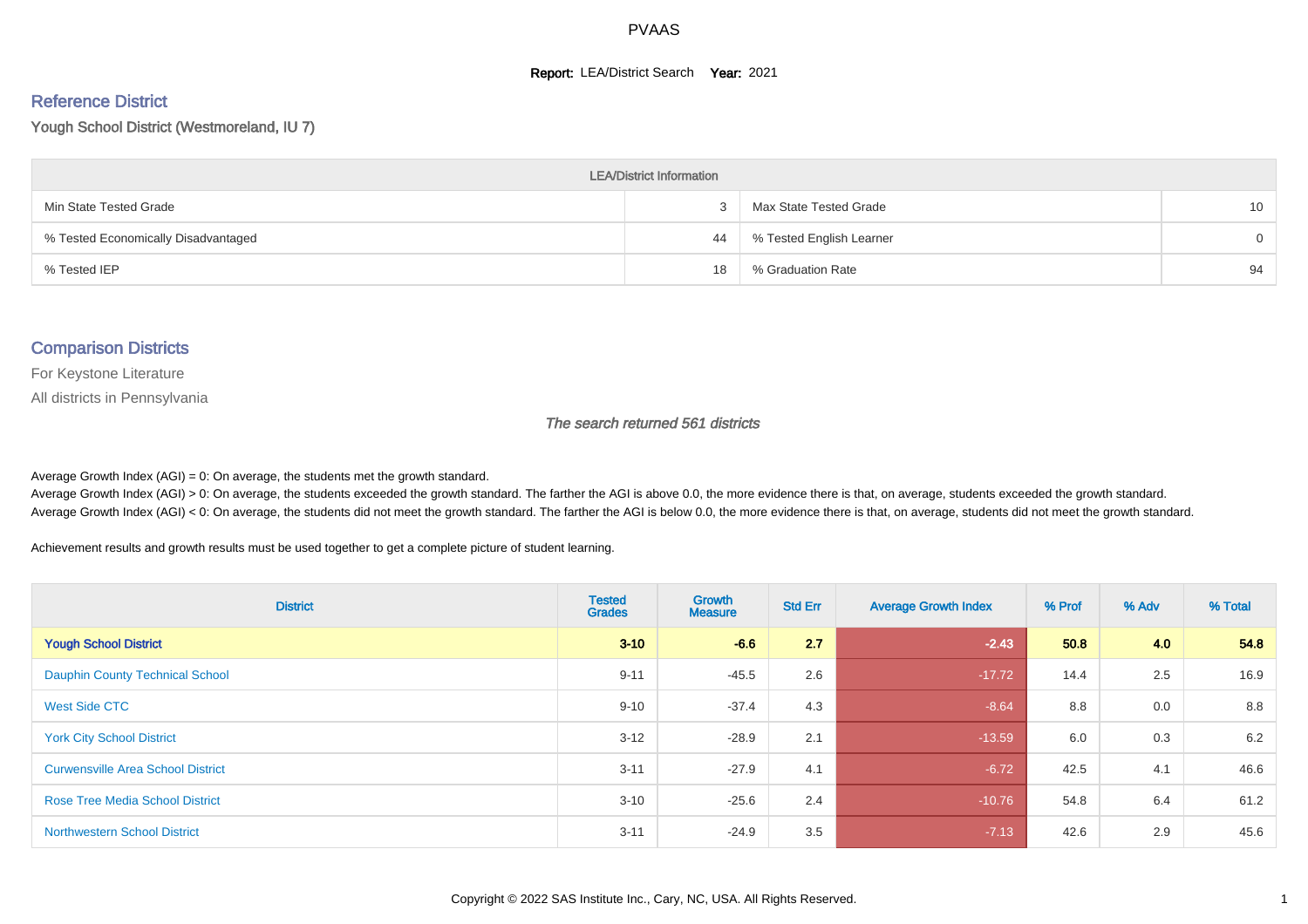| <b>District</b>                               | <b>Tested</b><br><b>Grades</b> | <b>Growth</b><br><b>Measure</b> | <b>Std Err</b> | <b>Average Growth Index</b> | % Prof | % Adv | % Total |
|-----------------------------------------------|--------------------------------|---------------------------------|----------------|-----------------------------|--------|-------|---------|
| <b>Yough School District</b>                  | $3 - 10$                       | $-6.6$                          | 2.7            | $-2.43$                     | 50.8   | 4.0   | 54.8    |
| Philipsburg-Osceola Area School District      | $3 - 11$                       | $-24.8$                         | 3.3            | $-7.43$                     | 19.7   | 2.6   | 22.4    |
| <b>Mastery Charter School - Gratz Campus</b>  | $7 - 10$                       | $-23.9$                         | 4.5            | $-5.29$                     | 2.9    | 0.0   | 2.9     |
| <b>Southern Fulton School District</b>        | $3 - 11$                       | $-23.7$                         | 4.4            | $-5.37$                     | 34.2   | 10.5  | 44.7    |
| <b>Shikellamy School District</b>             | $3 - 10$                       | $-22.3$                         | 2.5            | $-8.92$                     | 33.3   | 6.1   | 39.5    |
| <b>Lawrence County CTC</b>                    | $10 - 11$                      | $-21.7$                         | 3.6            | $-6.05$                     | 19.8   | 0.0   | 19.8    |
| Lackawanna Trail School District              | $3 - 10$                       | $-21.7$                         | 3.5            | $-6.20$                     | 38.5   | 1.5   | 40.0    |
| <b>Springfield Township School District</b>   | $3 - 11$                       | $-18.9$                         | 3.2            | $-5.88$                     | 62.6   | 3.6   | 66.3    |
| <b>Frazier School District</b>                | $3 - 11$                       | $-17.2$                         | 3.7            | $-4.70$                     | 37.1   | 1.6   | 38.7    |
| <b>Penns Manor Area School District</b>       | $3 - 12$                       | $-17.0$                         | 3.7            | $-4.52$                     | 29.7   | 3.1   | 32.8    |
| <b>Pennridge School District</b>              | $3 - 10$                       | $-16.8$                         | 1.4            | $-11.59$                    | 46.8   | 8.0   | 54.9    |
| Jefferson County-Dubois AVTS                  | $9 - 11$                       | $-16.2$                         | 3.9            | $-4.16$                     | 23.0   | 0.0   | 23.0    |
| <b>Lancaster School District</b>              | $3 - 12$                       | $-15.8$                         | $1.5$          | $-10.90$                    | 14.6   | 2.3   | 16.9    |
| Mifflinburg Area School District              | $3 - 11$                       | $-15.8$                         | 2.5            | $-6.30$                     | 42.4   | 4.0   | 46.4    |
| Schuylkill Haven Area School District         | $3 - 11$                       | $-15.3$                         | 3.1            | $-4.87$                     | 49.7   | 2.4   | 52.1    |
| <b>Ringgold School District</b>               | $3 - 11$                       | $-14.7$                         | 2.4            | $-6.04$                     | 41.5   | 7.9   | 49.4    |
| <b>Tacony Academy Charter School</b>          | $3 - 11$                       | $-14.7$                         | 3.0            | $-4.82$                     | 22.4   | 1.8   | 24.1    |
| Southern Columbia Area School District        | $3 - 11$                       | $-14.6$                         | 3.0            | $-4.92$                     | 55.0   | 4.0   | 59.0    |
| <b>Erie City School District</b>              | $3 - 12$                       | $-14.5$                         | 1.6            | $-9.26$                     | 25.4   | 3.0   | 28.4    |
| <b>Ridgway Area School District</b>           | $3 - 11$                       | $-14.5$                         | 4.1            | $-3.56$                     | 49.0   | 9.8   | 58.8    |
| <b>Minersville Area School District</b>       | $3 - 11$                       | $-14.4$                         | 3.7            | $-3.90$                     | 39.3   | 3.3   | 42.6    |
| <b>Williamsburg Community School District</b> | $3 - 11$                       | $-14.3$                         | 4.1            | $-3.48$                     | 28.3   | 0.0   | 28.3    |
| Johnsonburg Area School District              | $3 - 11$                       | $-14.1$                         | 3.9            | $-3.62$                     | 54.0   | 4.6   | 58.6    |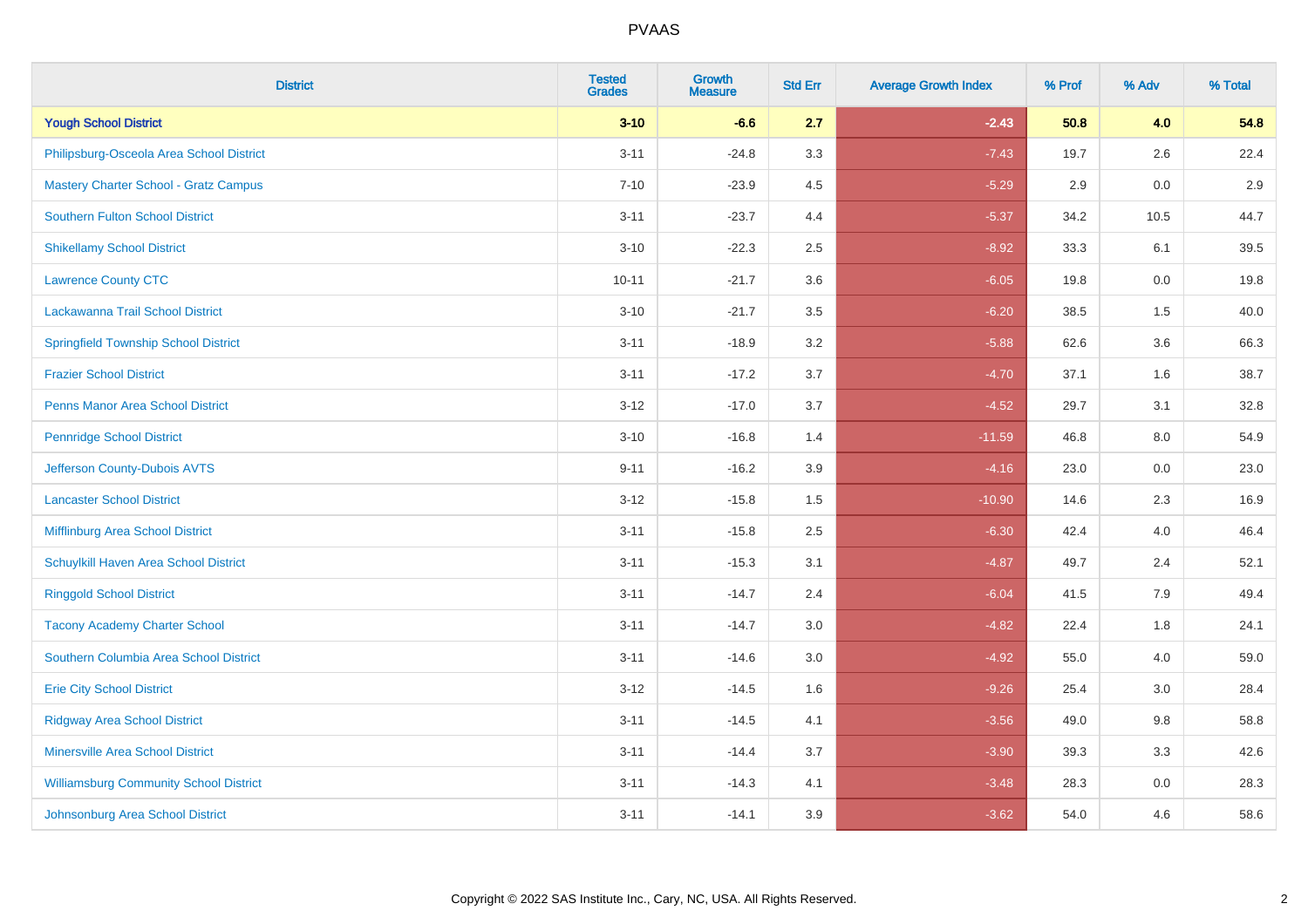| <b>District</b>                                 | <b>Tested</b><br><b>Grades</b> | <b>Growth</b><br><b>Measure</b> | <b>Std Err</b> | <b>Average Growth Index</b> | % Prof | % Adv   | % Total |
|-------------------------------------------------|--------------------------------|---------------------------------|----------------|-----------------------------|--------|---------|---------|
| <b>Yough School District</b>                    | $3 - 10$                       | $-6.6$                          | 2.7            | $-2.43$                     | 50.8   | 4.0     | 54.8    |
| <b>Riverside Beaver County School District</b>  | $3 - 11$                       | $-14.0$                         | 3.0            | $-4.64$                     | 49.4   | $8.8\,$ | 58.2    |
| <b>Bristol Township School District</b>         | $3 - 11$                       | $-13.9$                         | 2.0            | $-7.05$                     | 31.0   | 3.7     | 34.7    |
| <b>Tulpehocken Area School District</b>         | $3 - 12$                       | $-13.7$                         | 2.8            | $-4.81$                     | 36.7   | 2.8     | 39.4    |
| Propel Charter School - Braddock Hills          | $3 - 11$                       | $-13.6$                         | 3.6            | $-3.81$                     | 9.7    | 1.6     | 11.3    |
| Salisbury-Elk Lick School District              | $3 - 11$                       | $-13.5$                         | 5.9            | $-2.30$                     | 27.8   | 0.0     | 27.8    |
| <b>Titusville Area School District</b>          | $3 - 11$                       | $-13.2$                         | 2.6            | $-4.99$                     | 43.2   | 4.8     | 48.0    |
| <b>Rochester Area School District</b>           | $3 - 11$                       | $-13.2$                         | 4.6            | $-2.89$                     | 19.5   | 1.3     | 20.8    |
| <b>Northern Potter School District</b>          | $3 - 12$                       | $-13.1$                         | 4.6            | $-2.84$                     | 37.5   | 0.0     | 37.5    |
| Southern Huntingdon County School District      | $3 - 11$                       | $-12.9$                         | 3.2            | $-3.98$                     | 32.5   | 2.5     | 35.0    |
| <b>Keystone Education Center Charter School</b> | $3 - 12$                       | $-12.9$                         | 5.9            | $-2.19$                     | 28.0   | 0.0     | 28.0    |
| <b>Hatboro-Horsham School District</b>          | $3 - 11$                       | $-12.8$                         | 1.7            | $-7.47$                     | 45.6   | 7.2     | 52.8    |
| <b>Norristown Area School District</b>          | $3 - 12$                       | $-12.8$                         | 1.6            | $-7.98$                     | 23.5   | $2.3\,$ | 25.7    |
| <b>Avonworth School District</b>                | $3 - 10$                       | $-12.6$                         | 3.1            | $-4.01$                     | 59.8   | 4.6     | 64.4    |
| <b>Columbia-Montour AVTS</b>                    | $9 - 10$                       | $-12.5$                         | 3.0            | $-4.16$                     | 22.3   | 0.6     | 22.9    |
| <b>Wellsboro Area School District</b>           | $3 - 11$                       | $-12.4$                         | 3.0            | $-4.11$                     | 49.2   | 11.9    | 61.1    |
| Owen J Roberts School District                  | $3 - 11$                       | $-12.3$                         | 1.6            | $-7.61$                     | 57.0   | 11.9    | 69.0    |
| <b>West Mifflin Area School District</b>        | $3 - 12$                       | $-12.3$                         | 2.9            | $-4.22$                     | 39.7   | 10.3    | 50.0    |
| <b>Annville-Cleona School District</b>          | $3 - 12$                       | $-12.1$                         | 2.7            | $-4.46$                     | 34.9   | 7.8     | 42.6    |
| Catasauqua Area School District                 | $3 - 12$                       | $-12.1$                         | 3.0            | $-4.00$                     | 36.8   | 7.6     | 44.3    |
| <b>Bucks County Technical High School</b>       | $9 - 10$                       | $-12.0$                         | 2.5            | $-4.84$                     | 35.9   | 3.2     | 39.2    |
| <b>Marion Center Area School District</b>       | $3 - 10$                       | $-12.0$                         | 3.1            | $-3.87$                     | 33.7   | 1.1     | 34.8    |
| <b>Moniteau School District</b>                 | $3 - 11$                       | $-11.8$                         | 3.3            | $-3.56$                     | 50.0   | 6.3     | 56.3    |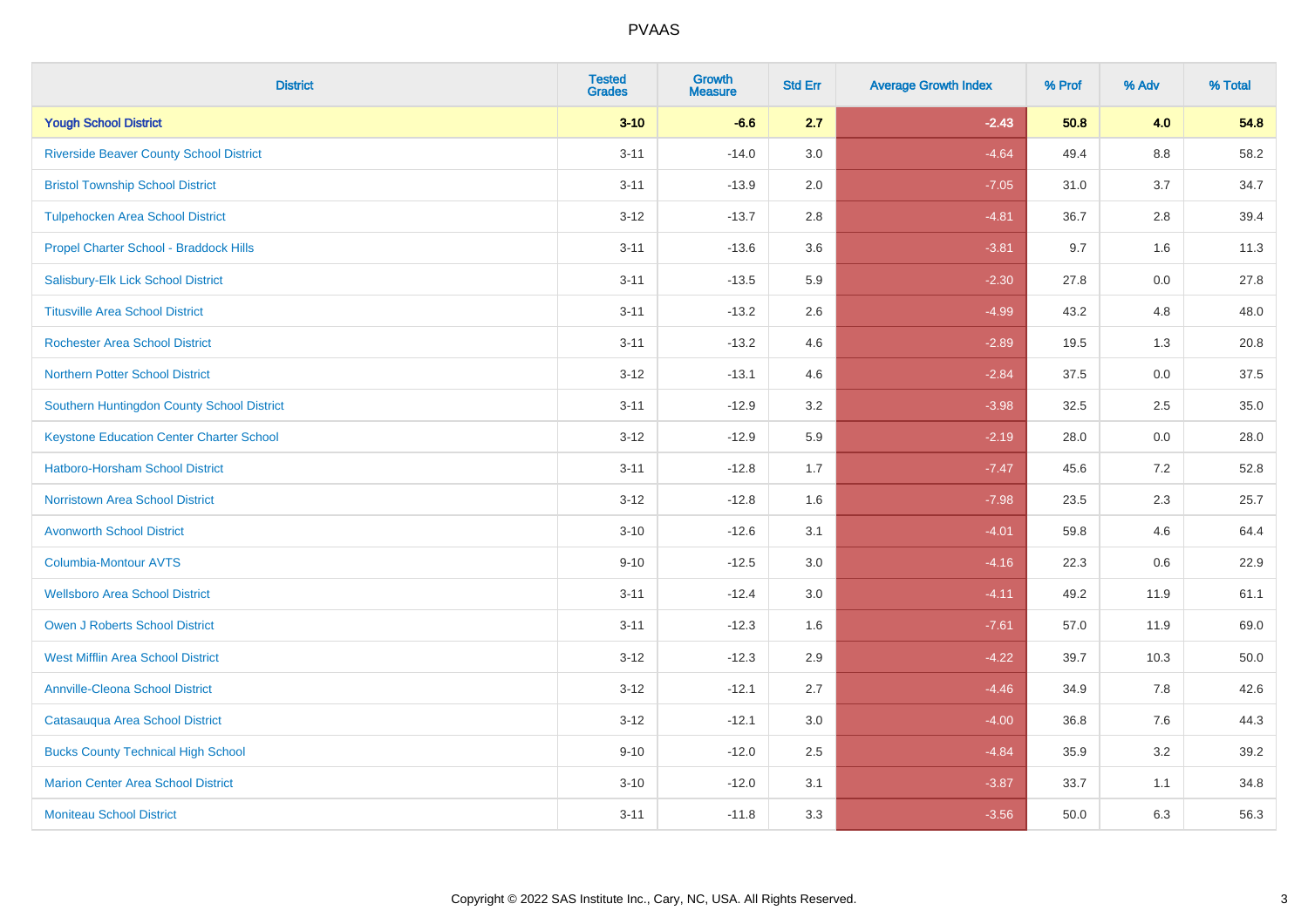| <b>District</b>                            | <b>Tested</b><br><b>Grades</b> | <b>Growth</b><br><b>Measure</b> | <b>Std Err</b> | <b>Average Growth Index</b> | % Prof | % Adv | % Total |
|--------------------------------------------|--------------------------------|---------------------------------|----------------|-----------------------------|--------|-------|---------|
| <b>Yough School District</b>               | $3 - 10$                       | $-6.6$                          | 2.7            | $-2.43$                     | 50.8   | 4.0   | 54.8    |
| Steelton-Highspire School District         | $3 - 11$                       | $-11.8$                         | 3.5            | $-3.40$                     | 14.5   | 0.0   | 14.5    |
| <b>Propel Charter School-Homestead</b>     | $3 - 11$                       | $-11.7$                         | 4.1            | $-2.84$                     | 15.9   | 0.0   | 15.9    |
| <b>Abington School District</b>            | $3 - 10$                       | $-11.5$                         | 1.9            | $-6.00$                     | 56.2   | 11.6  | 67.8    |
| Southern Tioga School District             | $3 - 11$                       | $-11.5$                         | 2.7            | $-4.25$                     | 47.8   | 6.4   | 54.3    |
| Maritime Academy Charter School            | $3 - 10$                       | $-11.4$                         | 3.5            | $-3.29$                     | 15.2   | 0.0   | 15.2    |
| <b>Plum Borough School District</b>        | $3 - 11$                       | $-11.3$                         | 2.2            | $-5.19$                     | 51.1   | 9.0   | 60.1    |
| <b>South Park School District</b>          | $3 - 11$                       | $-11.3$                         | 2.7            | $-4.23$                     | 53.5   | 13.7  | 67.3    |
| La Academia Partnership Charter School     | $6 - 11$                       | $-11.0$                         | 4.7            | $-2.34$                     | 6.8    | 0.0   | 6.8     |
| <b>Sugar Valley Rural Charter School</b>   | $3 - 11$                       | $-11.0$                         | 4.5            | $-2.46$                     | 14.9   | 0.0   | 14.9    |
| <b>Solanco School District</b>             | $3 - 11$                       | $-11.0$                         | 2.0            | $-5.55$                     | 41.6   | 4.5   | 46.1    |
| <b>Propel Charter School-Montour</b>       | $3 - 10$                       | $-10.7$                         | 3.9            | $-2.71$                     | 13.7   | 0.0   | 13.7    |
| Northern Lehigh School District            | $3 - 12$                       | $-10.4$                         | 2.7            | $-3.82$                     | 28.0   | 9.3   | 37.3    |
| <b>Exeter Township School District</b>     | $3 - 11$                       | $-10.4$                         | 1.9            | $-5.44$                     | 50.6   | 2.7   | 53.3    |
| <b>Farrell Area School District</b>        | $3 - 11$                       | $-10.4$                         | 4.3            | $-2.41$                     | 19.0   | 0.0   | 19.0    |
| The New Academy Charter School             | $8 - 11$                       | $-10.4$                         | 5.2            | $-2.00$                     | 0.0    | 0.0   | 0.0     |
| <b>Union City Area School District</b>     | $3-12$                         | $-10.2$                         | 3.6            | $-2.87$                     | 42.9   | 3.2   | 46.0    |
| <b>Pittston Area School District</b>       | $3 - 11$                       | $-10.1$                         | 5.6            | $-1.80$                     | 38.1   | 9.5   | 47.6    |
| <b>Northwest Area School District</b>      | $3 - 10$                       | $-10.0$                         | 3.8            | $-2.59$                     | 34.6   | 7.3   | 41.8    |
| Jefferson-Morgan School District           | $3 - 10$                       | $-9.9$                          | 4.2            | $-2.35$                     | 43.8   | 4.2   | 47.9    |
| <b>Big Spring School District</b>          | $3 - 11$                       | $-9.8$                          | 2.4            | $-4.00$                     | 38.6   | 8.9   | 47.5    |
| <b>Neshannock Township School District</b> | $3 - 10$                       | $-9.7$                          | 2.9            | $-3.34$                     | 62.4   | 5.6   | 67.9    |
| <b>Benton Area School District</b>         | $3 - 10$                       | $-9.7$                          | 4.5            | $-2.18$                     | 43.2   | 5.4   | 48.6    |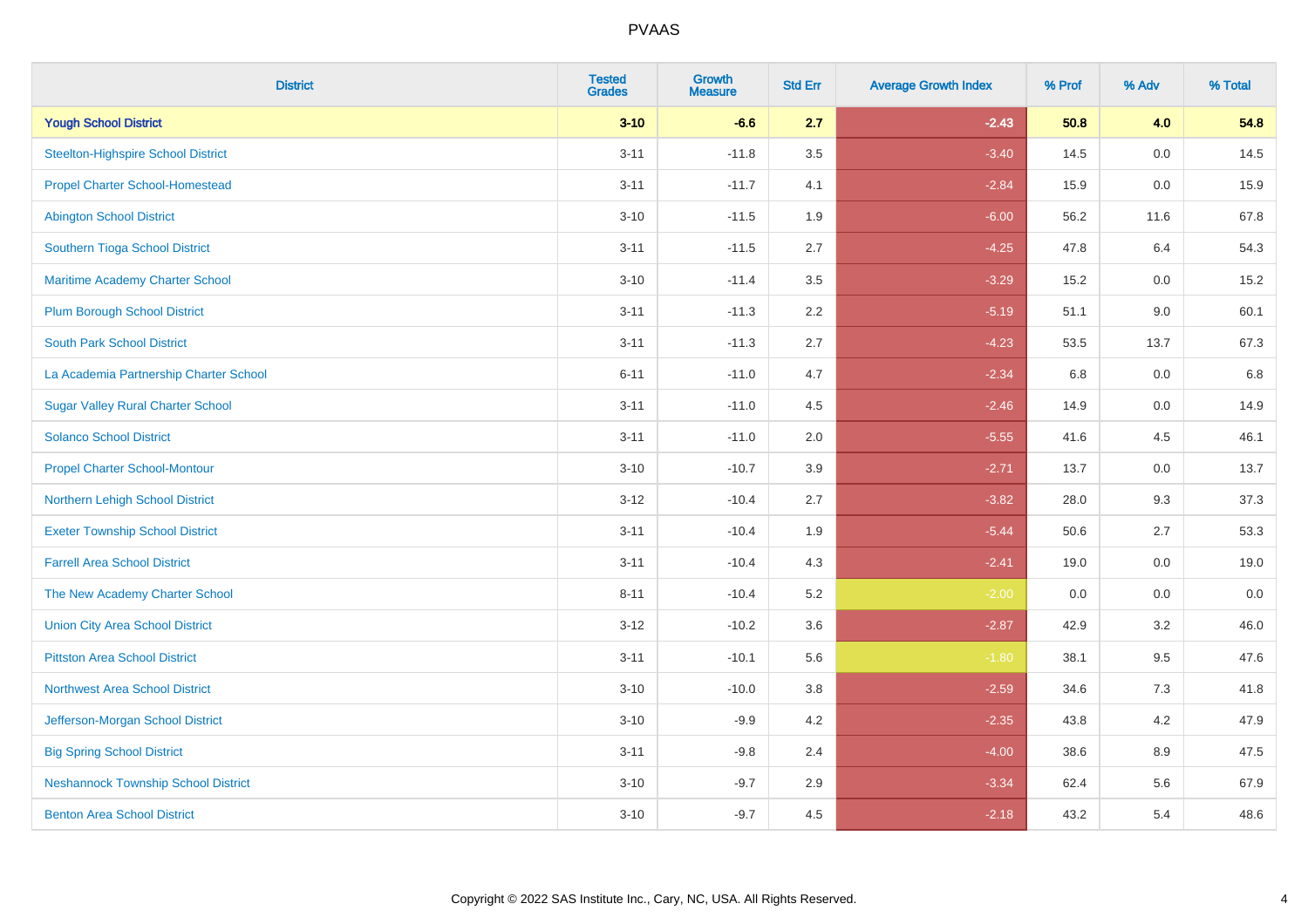| <b>District</b>                               | <b>Tested</b><br><b>Grades</b> | <b>Growth</b><br><b>Measure</b> | <b>Std Err</b> | <b>Average Growth Index</b> | % Prof | % Adv   | % Total |
|-----------------------------------------------|--------------------------------|---------------------------------|----------------|-----------------------------|--------|---------|---------|
| <b>Yough School District</b>                  | $3 - 10$                       | $-6.6$                          | 2.7            | $-2.43$                     | 50.8   | 4.0     | 54.8    |
| <b>Chambersburg Area School District</b>      | $3 - 11$                       | $-9.5$                          | 1.3            | $-7.20$                     | 42.7   | 8.6     | 51.4    |
| <b>Redbank Valley School District</b>         | $3 - 11$                       | $-9.5$                          | 3.4            | $-2.77$                     | 31.5   | 4.9     | 36.4    |
| <b>Clearfield Area School District</b>        | $3 - 10$                       | $-9.4$                          | 2.6            | $-3.56$                     | 43.0   | 3.1     | 46.1    |
| <b>Carmichaels Area School District</b>       | $3 - 10$                       | $-9.3$                          | 3.3            | $-2.81$                     | 35.1   | 1.4     | 36.5    |
| <b>Berwick Area School District</b>           | $3 - 11$                       | $-9.3$                          | 2.6            | $-3.59$                     | 42.1   | 5.5     | 47.6    |
| <b>Bradford Area School District</b>          | $3 - 12$                       | $-9.3$                          | 2.4            | $-3.87$                     | 45.8   | 8.3     | 54.2    |
| <b>North East School District</b>             | $3 - 11$                       | $-9.3$                          | 3.1            | $-3.02$                     | 62.6   | 14.4    | 77.0    |
| <b>Innovative Arts Academy Charter School</b> | $6 - 11$                       | $-9.1$                          | 3.7            | $-2.44$                     | 9.5    | 0.0     | 9.5     |
| <b>Mahanoy Area School District</b>           | $3 - 10$                       | $-9.0$                          | 3.6            | $-2.49$                     | 26.2   | 1.6     | 27.9    |
| <b>Aliquippa School District</b>              | $3 - 11$                       | $-9.0$                          | 4.2            | $-2.14$                     | 11.0   | 0.0     | 11.0    |
| Philadelphia Academy Charter School           | $3 - 11$                       | $-8.9$                          | 2.9            | $-3.04$                     | 50.5   | 2.9     | 53.4    |
| South Allegheny School District               | $3 - 11$                       | $-8.8$                          | 3.2            | $-2.70$                     | 40.5   | $0.0\,$ | 40.5    |
| <b>North Star School District</b>             | $3 - 11$                       | $-8.7$                          | 3.5            | $-2.51$                     | 47.8   | 6.0     | 53.7    |
| <b>Palisades School District</b>              | $3 - 11$                       | $-8.7$                          | 2.8            | $-3.06$                     | 53.8   | 6.7     | 60.5    |
| <b>Milton Area School District</b>            | $3 - 11$                       | $-8.7$                          | 2.5            | $-3.52$                     | 45.4   | $6.9\,$ | 52.3    |
| <b>Chartiers-Houston School District</b>      | $3 - 10$                       | $-8.6$                          | 3.5            | $-2.41$                     | 59.7   | 4.5     | 64.2    |
| <b>Lampeter-Strasburg School District</b>     | $3 - 12$                       | $-8.6$                          | 2.0            | $-4.33$                     | 55.1   | 9.8     | 64.8    |
| <b>West Middlesex Area School District</b>    | $3 - 10$                       | $-8.4$                          | 3.8            | $-2.21$                     | 34.9   | 2.8     | 37.6    |
| <b>Elizabeth Forward School District</b>      | $3 - 11$                       | $-8.4$                          | 2.4            | $-3.41$                     | 51.7   | 4.0     | 55.7    |
| <b>Southmoreland School District</b>          | $3 - 11$                       | $-8.3$                          | 3.6            | $-2.32$                     | 56.8   | 7.2     | 64.0    |
| <b>Tamaqua Area School District</b>           | $3 - 12$                       | $-8.2$                          | 2.5            | $-3.24$                     | 44.5   | 1.9     | 46.4    |
| <b>Muncy School District</b>                  | $3 - 11$                       | $-8.1$                          | 3.7            | $-2.21$                     | 42.0   | 3.8     | 45.8    |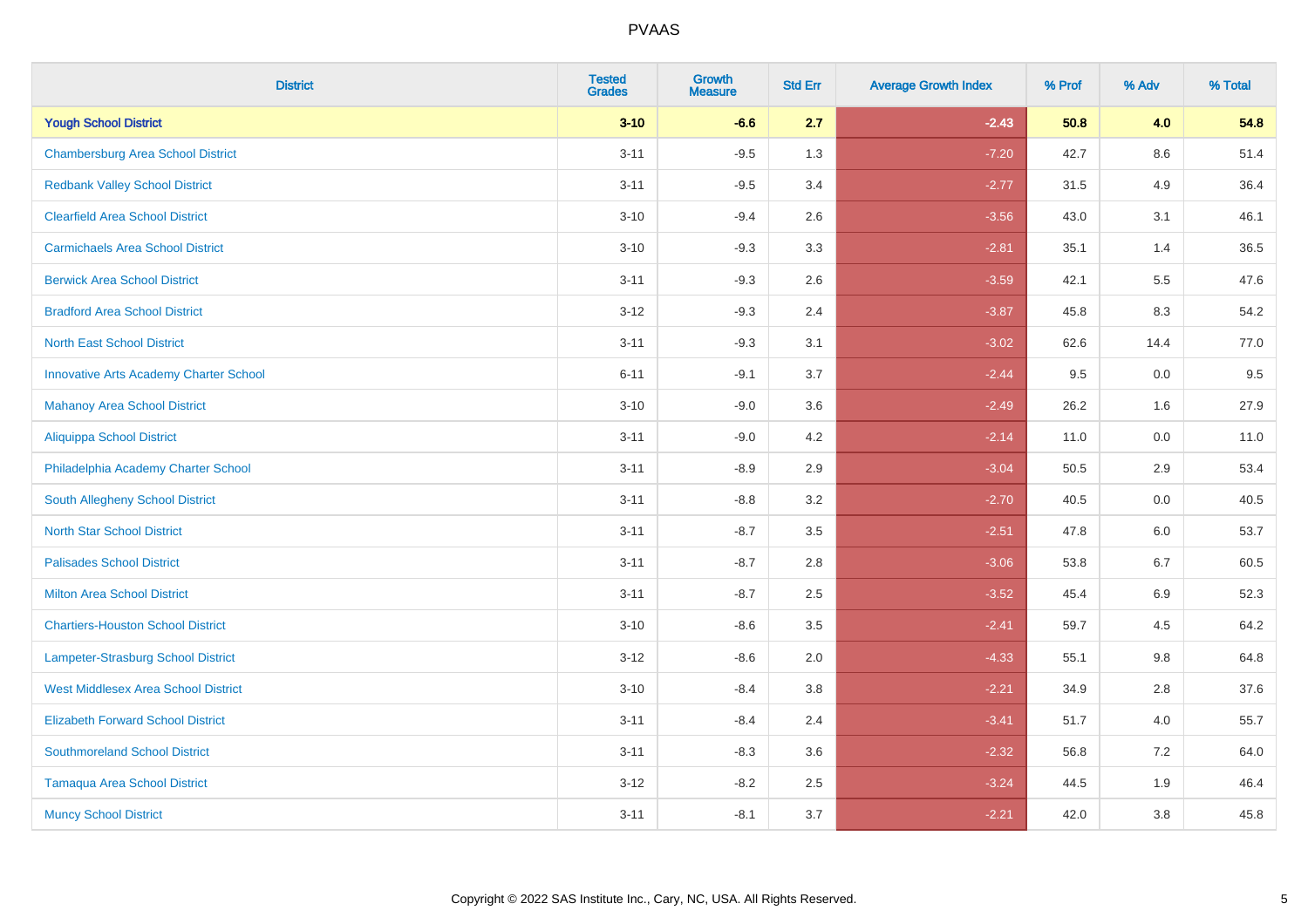| <b>District</b>                              | <b>Tested</b><br><b>Grades</b> | Growth<br><b>Measure</b> | <b>Std Err</b> | <b>Average Growth Index</b> | % Prof | % Adv   | % Total |
|----------------------------------------------|--------------------------------|--------------------------|----------------|-----------------------------|--------|---------|---------|
| <b>Yough School District</b>                 | $3 - 10$                       | $-6.6$                   | 2.7            | $-2.43$                     | 50.8   | 4.0     | 54.8    |
| <b>Portage Area School District</b>          | $3 - 10$                       | $-8.1$                   | 3.6            | $-2.26$                     | 40.6   | 9.4     | 50.0    |
| <b>Blairsville-Saltsburg School District</b> | $3 - 11$                       | $-8.0$                   | 3.0            | $-2.68$                     | 37.3   | 7.0     | 44.3    |
| <b>Western Beaver County School District</b> | $3 - 11$                       | $-7.8$                   | 4.2            | $-1.87$                     | 56.5   | $6.5\,$ | 63.0    |
| <b>Shamokin Area School District</b>         | $3 - 11$                       | $-7.7$                   | 4.8            | $-1.60$                     | 38.1   | 3.2     | 41.3    |
| <b>Pine Grove Area School District</b>       | $3 - 11$                       | $-7.7$                   | 2.9            | $-2.66$                     | 42.3   | 7.7     | 50.0    |
| <b>Dunmore School District</b>               | $3 - 11$                       | $-7.7$                   | 2.9            | $-2.62$                     | 34.0   | 7.2     | 41.2    |
| <b>Penn Hills School District</b>            | $3 - 11$                       | $-7.6$                   | 2.6            | $-2.94$                     | 33.1   | 0.7     | 33.8    |
| <b>Mohawk Area School District</b>           | $3 - 11$                       | $-7.5$                   | 3.1            | $-2.45$                     | 49.4   | 11.0    | 60.4    |
| Northern Tioga School District               | $3 - 12$                       | $-7.5$                   | 2.8            | $-2.64$                     | 54.0   | 1.2     | 55.2    |
| <b>Conneaut School District</b>              | $3 - 12$                       | $-7.5$                   | 2.6            | $-2.91$                     | 38.4   | 7.4     | 45.8    |
| <b>Highlands School District</b>             | $3 - 11$                       | $-7.4$                   | 2.7            | $-2.76$                     | 44.4   | 3.7     | 48.2    |
| <b>Williams Valley School District</b>       | $3 - 11$                       | $-7.3$                   | 3.4            | $-2.13$                     | 23.2   | 0.0     | 23.2    |
| <b>California Area School District</b>       | $3 - 10$                       | $-7.3$                   | 3.6            | $-2.02$                     | 42.6   | 9.8     | 52.5    |
| <b>Forest Hills School District</b>          | $3 - 11$                       | $-7.3$                   | 2.7            | $-2.74$                     | 41.1   | 13.7    | 54.8    |
| <b>Interboro School District</b>             | $3 - 12$                       | $-7.3$                   | 2.1            | $-3.43$                     | 46.6   | 4.8     | 51.4    |
| <b>Brownsville Area School District</b>      | $3 - 12$                       | $-7.2$                   | 3.9            | $-1.83$                     | 34.4   | 6.1     | 40.5    |
| <b>Windber Area School District</b>          | $3 - 11$                       | $-7.2$                   | 3.2            | $-2.24$                     | 55.4   | 7.2     | 62.6    |
| <b>Wallenpaupack Area School District</b>    | $3 - 11$                       | $-7.1$                   | 2.3            | $-3.09$                     | 40.8   | 2.4     | 43.1    |
| <b>Freedom Area School District</b>          | $3 - 11$                       | $-7.1$                   | 3.0            | $-2.37$                     | 43.8   | 4.2     | 47.9    |
| <b>Harbor Creek School District</b>          | $3 - 11$                       | $-7.1$                   | 2.7            | $-2.67$                     | 48.8   | 15.2    | 64.0    |
| <b>Moshannon Valley School District</b>      | $3 - 10$                       | $-7.0$                   | 3.4            | $-2.01$                     | 48.5   | 0.0     | 48.5    |
| <b>Penn-Delco School District</b>            | $3 - 11$                       | $-6.8$                   | 1.9            | $-3.51$                     | 46.6   | 3.2     | 49.8    |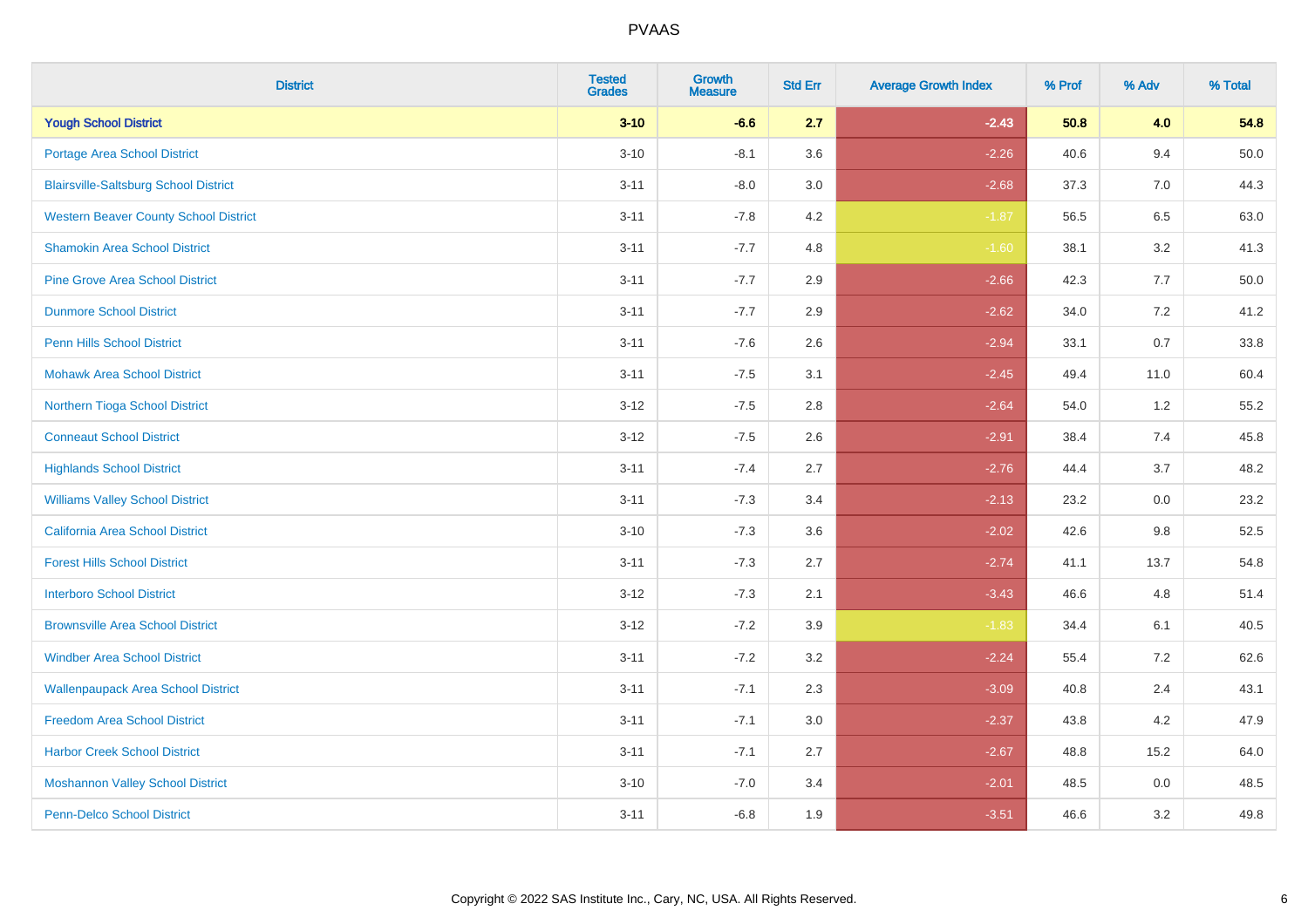| <b>District</b>                                   | <b>Tested</b><br><b>Grades</b> | <b>Growth</b><br><b>Measure</b> | <b>Std Err</b> | <b>Average Growth Index</b> | % Prof | % Adv | % Total |
|---------------------------------------------------|--------------------------------|---------------------------------|----------------|-----------------------------|--------|-------|---------|
| <b>Yough School District</b>                      | $3 - 10$                       | $-6.6$                          | 2.7            | $-2.43$                     | 50.8   | 4.0   | 54.8    |
| <b>Yough School District</b>                      | $3 - 10$                       | $-6.6$                          | 2.7            | $-2.43$                     | 50.8   | 4.0   | 54.8    |
| <b>Butler Area School District</b>                | $3 - 11$                       | $-6.5$                          | 1.5            | $-4.26$                     | 42.5   | 9.4   | 51.9    |
| <b>Executive Education Academy Charter School</b> | $3 - 10$                       | $-6.5$                          | 3.1            | $-2.08$                     | 23.7   | 2.2   | 25.8    |
| <b>New Castle Area School District</b>            | $3 - 12$                       | $-6.4$                          | 2.4            | $-2.66$                     | 32.5   | 4.3   | 36.8    |
| <b>Tri-Valley School District</b>                 | $3 - 10$                       | $-6.4$                          | 4.1            | $-1.57$                     | 37.0   | 4.4   | 41.3    |
| <b>Slippery Rock Area School District</b>         | $3 - 11$                       | $-6.3$                          | 2.5            | $-2.51$                     | 56.2   | 9.5   | 65.7    |
| <b>Upper Dauphin Area School District</b>         | $3 - 11$                       | $-6.3$                          | 3.2            | $-1.98$                     | 37.4   | 4.8   | 42.2    |
| <b>East Allegheny School District</b>             | $3 - 11$                       | $-6.3$                          | 3.3            | $-1.87$                     | 31.9   | 9.7   | 41.7    |
| <b>Dubois Area School District</b>                | $3 - 11$                       | $-6.2$                          | 2.0            | $-3.07$                     | 50.9   | 13.4  | 64.3    |
| <b>Mount Union Area School District</b>           | $3 - 10$                       | $-6.1$                          | 3.1            | $-1.97$                     | 32.2   | 3.4   | 35.6    |
| <b>Waynesboro Area School District</b>            | $3 - 12$                       | $-6.1$                          | 1.9            | $-3.20$                     | 50.0   | 6.8   | 56.8    |
| <b>East Lycoming School District</b>              | $3 - 11$                       | $-6.0$                          | 2.7            | $-2.24$                     | 48.3   | 4.2   | 52.5    |
| Karns City Area School District                   | $3 - 11$                       | $-6.0$                          | 2.9            | $-2.03$                     | 53.1   | 8.3   | 61.5    |
| <b>Forest City Regional School District</b>       | $3 - 12$                       | $-6.0$                          | 3.0            | $-1.96$                     | 44.1   | 0.0   | 44.1    |
| <b>Old Forge School District</b>                  | $3 - 12$                       | $-5.9$                          | 3.4            | $-1.73$                     | 52.9   | 7.1   | 60.0    |
| <b>Shade-Central City School District</b>         | $3 - 11$                       | $-5.9$                          | 4.6            | $-1.28$                     | 27.8   | 0.0   | 27.8    |
| <b>Fort Cherry School District</b>                | $3 - 10$                       | $-5.9$                          | 3.8            | $-1.56$                     | 55.2   | 5.2   | 60.3    |
| <b>Universal Audenried Charter School</b>         | $9 - 11$                       | $-5.8$                          | 2.4            | $-2.40$                     | 14.6   | 0.0   | 14.6    |
| Jim Thorpe Area School District                   | $3 - 11$                       | $-5.8$                          | 2.7            | $-2.19$                     | 33.3   | 7.4   | 40.7    |
| <b>Blue Mountain School District</b>              | $3 - 10$                       | $-5.8$                          | 2.3            | $-2.56$                     | 46.6   | 8.5   | 55.1    |
| Susquehanna Township School District              | $3 - 12$                       | $-5.8$                          | 2.7            | $-2.17$                     | 36.0   | 5.6   | 41.6    |
| <b>Ferndale Area School District</b>              | $3 - 10$                       | $-5.8$                          | 4.3            | $-1.33$                     | 40.0   | 0.0   | 40.0    |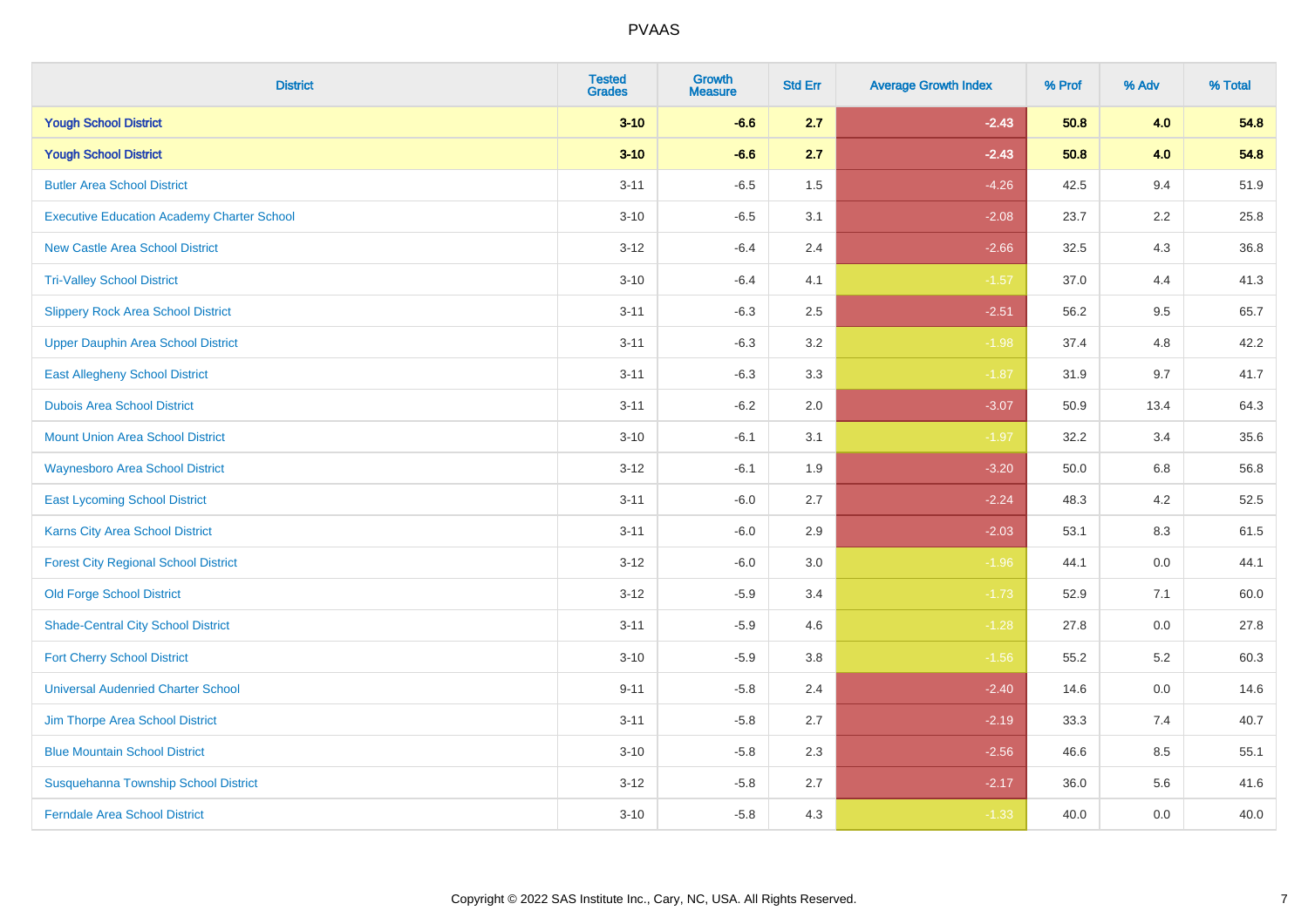| <b>District</b>                                | <b>Tested</b><br><b>Grades</b> | Growth<br><b>Measure</b> | <b>Std Err</b> | <b>Average Growth Index</b> | % Prof | % Adv   | % Total |
|------------------------------------------------|--------------------------------|--------------------------|----------------|-----------------------------|--------|---------|---------|
| <b>Yough School District</b>                   | $3 - 10$                       | $-6.6$                   | 2.7            | $-2.43$                     | 50.8   | 4.0     | 54.8    |
| <b>Pequea Valley School District</b>           | $3 - 11$                       | $-5.8$                   | 3.2            | $-1.80$                     | 39.8   | 9.1     | 48.9    |
| <b>Austin Area School District</b>             | $3 - 11$                       | $-5.7$                   | 6.4            | $-0.90$                     | 33.3   | 5.6     | 38.9    |
| <b>Carbon Career &amp; Technical Institute</b> | $9 - 11$                       | $-5.7$                   | 3.6            | $-1.59$                     | 34.5   | $1.2\,$ | 35.7    |
| <b>Claysburg-Kimmel School District</b>        | $3 - 11$                       | $-5.7$                   | 4.0            | $-1.42$                     | 42.9   | 8.2     | 51.0    |
| South Williamsport Area School District        | $3 - 10$                       | $-5.7$                   | 2.5            | $-2.30$                     | 45.5   | 4.5     | 50.0    |
| <b>Fairfield Area School District</b>          | $3 - 11$                       | $-5.6$                   | 3.4            | $-1.66$                     | 57.9   | 4.0     | 61.8    |
| <b>Canton Area School District</b>             | $3 - 11$                       | $-5.5$                   | 3.2            | $-1.75$                     | 40.7   | 2.3     | 43.0    |
| <b>Bermudian Springs School District</b>       | $3 - 11$                       | $-5.5$                   | 2.9            | $-1.94$                     | 56.4   | 6.8     | 63.2    |
| <b>Montrose Area School District</b>           | $3 - 10$                       | $-5.5$                   | 3.0            | $-1.82$                     | 46.7   | 5.4     | 52.2    |
| <b>Trinity Area School District</b>            | $3 - 11$                       | $-5.4$                   | 2.0            | $-2.71$                     | 48.3   | 11.8    | 60.1    |
| Imhotep Institute Charter High School          | $9 - 11$                       | $-5.3$                   | 5.8            | $-0.92$                     | 25.0   | 0.0     | 25.0    |
| <b>Corry Area School District</b>              | $3 - 11$                       | $-5.3$                   | 2.6            | $-2.03$                     | 38.5   | 6.0     | 44.5    |
| <b>Carlisle Area School District</b>           | $3 - 11$                       | $-5.3$                   | 1.9            | $-2.81$                     | 54.0   | 6.3     | 60.3    |
| <b>Indiana Area School District</b>            | $3 - 11$                       | $-5.3$                   | 2.3            | $-2.28$                     | 47.6   | 18.4    | 66.1    |
| <b>Middletown Area School District</b>         | $3 - 11$                       | $-5.3$                   | 2.6            | $-2.05$                     | 46.4   | 5.3     | 51.7    |
| <b>Brentwood Borough School District</b>       | $3 - 11$                       | $-5.3$                   | 3.0            | $-1.72$                     | 52.0   | 6.1     | 58.2    |
| Perseus House Charter School Of Excellence     | $6 - 11$                       | $-5.2$                   | 3.0            | $-1.72$                     | 16.5   | 0.0     | 16.5    |
| <b>Keystone Central School District</b>        | $3 - 11$                       | $-5.1$                   | 2.0            | $-2.46$                     | 44.7   | 4.6     | 49.4    |
| <b>Upper Moreland Township School District</b> | $3 - 11$                       | $-5.0$                   | 2.2            | $-2.31$                     | 57.9   | 4.0     | 61.9    |
| <b>Mount Pleasant Area School District</b>     | $3 - 11$                       | $-5.0$                   | 2.6            | $-1.93$                     | 52.6   | 0.0     | 52.6    |
| <b>Washington School District</b>              | $3 - 11$                       | $-4.9$                   | 2.8            | $-1.76$                     | 30.1   | 2.4     | 32.5    |
| <b>Brandywine Heights Area School District</b> | $3 - 11$                       | $-4.9$                   | 2.7            | $-1.81$                     | 49.2   | 8.2     | 57.4    |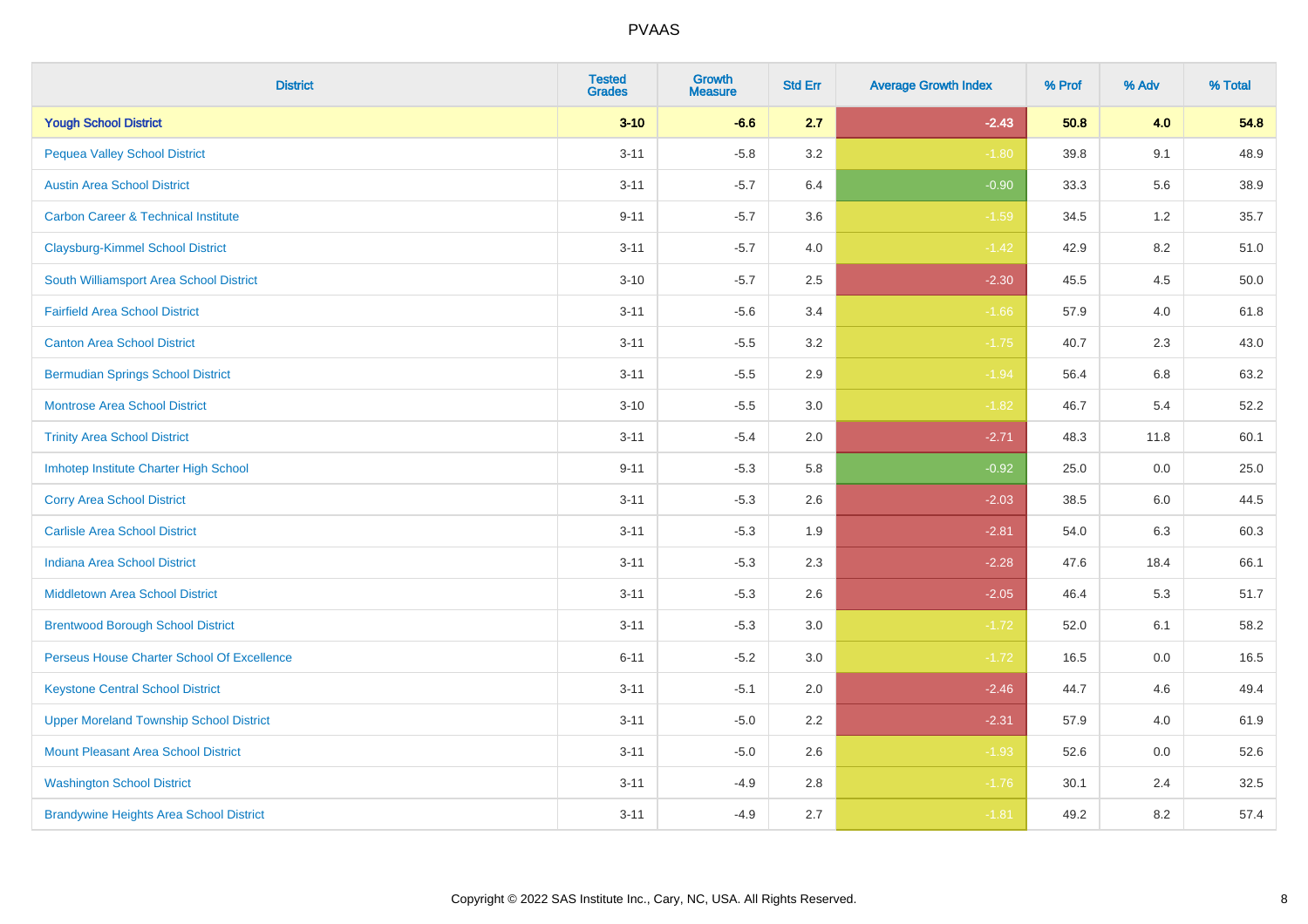| <b>District</b>                               | <b>Tested</b><br><b>Grades</b> | <b>Growth</b><br><b>Measure</b> | <b>Std Err</b> | <b>Average Growth Index</b> | % Prof | % Adv   | % Total |
|-----------------------------------------------|--------------------------------|---------------------------------|----------------|-----------------------------|--------|---------|---------|
| <b>Yough School District</b>                  | $3 - 10$                       | $-6.6$                          | 2.7            | $-2.43$                     | 50.8   | 4.0     | 54.8    |
| <b>Juniata County School District</b>         | $3 - 12$                       | $-4.9$                          | 2.1            | $-2.26$                     | 38.5   | 2.9     | 41.4    |
| <b>Central Columbia School District</b>       | $3 - 12$                       | $-4.8$                          | 2.6            | $-1.86$                     | 53.7   | 14.8    | 68.5    |
| <b>Nazareth Area School District</b>          | $3 - 11$                       | $-4.7$                          | 1.7            | $-2.82$                     | 59.2   | $9.9\,$ | 69.0    |
| <b>Boyertown Area School District</b>         | $3 - 11$                       | $-4.7$                          | 1.5            | $-3.17$                     | 55.2   | 11.3    | 66.5    |
| <b>Apollo-Ridge School District</b>           | $3 - 12$                       | $-4.7$                          | 3.7            | $-1.24$                     | 50.0   | 10.0    | 60.0    |
| <b>Crawford Central School District</b>       | $3 - 11$                       | $-4.7$                          | 2.2            | $-2.15$                     | 40.6   | 10.5    | 51.1    |
| <b>Riverview School District</b>              | $3 - 11$                       | $-4.6$                          | 3.8            | $-1.20$                     | 57.9   | 15.8    | 73.7    |
| <b>West Greene School District</b>            | $3 - 11$                       | $-4.5$                          | 4.3            | $-1.04$                     | 36.6   | 7.3     | 43.9    |
| <b>Greensburg Salem School District</b>       | $3 - 11$                       | $-4.4$                          | 2.4            | $-1.88$                     | 47.6   | 4.9     | 52.4    |
| <b>Coatesville Area School District</b>       | $3 - 11$                       | $-4.4$                          | 1.7            | $-2.62$                     | 36.3   | 4.2     | 40.5    |
| <b>Quakertown Community School District</b>   | $3 - 12$                       | $-4.4$                          | 1.6            | $-2.70$                     | 56.5   | 10.0    | 66.6    |
| <b>Somerset Area School District</b>          | $3 - 11$                       | $-4.4$                          | 2.3            | $-1.93$                     | 44.4   | 14.9    | 59.3    |
| <b>Gillingham Charter School</b>              | $3 - 11$                       | $-4.4$                          | 5.6            | $-0.77$                     | 20.8   | 8.3     | 29.2    |
| <b>Forest Area School District</b>            | $3 - 11$                       | $-4.4$                          | 5.4            | $-0.81$                     | 36.2   | 2.1     | 38.3    |
| Jeannette City School District                | $3 - 11$                       | $-4.3$                          | 3.8            | $-1.13$                     | 46.7   | $7.5\,$ | 54.2    |
| <b>Antietam School District</b>               | $3 - 10$                       | $-4.3$                          | 3.8            | $-1.13$                     | 36.4   | $5.4$   | 41.8    |
| <b>Oxford Area School District</b>            | $3 - 11$                       | $-4.3$                          | 1.9            | $-2.26$                     | 41.3   | 8.0     | 49.3    |
| <b>Bristol Borough School District</b>        | $3 - 12$                       | $-4.3$                          | 3.4            | $-1.27$                     | 39.7   | 1.3     | 41.0    |
| <b>Turkeyfoot Valley Area School District</b> | $3 - 12$                       | $-4.3$                          | 5.6            | $-0.76$                     | 22.0   | 5.1     | 27.1    |
| <b>Troy Area School District</b>              | $3 - 10$                       | $-4.3$                          | 3.4            | $-1.26$                     | 43.2   | 5.7     | 48.9    |
| East Pennsboro Area School District           | $3 - 11$                       | $-4.2$                          | 2.5            | $-1.71$                     | 60.8   | 8.5     | 69.3    |
| <b>Ellwood City Area School District</b>      | $3 - 11$                       | $-4.2$                          | 3.2            | $-1.29$                     | 54.1   | 14.1    | 68.2    |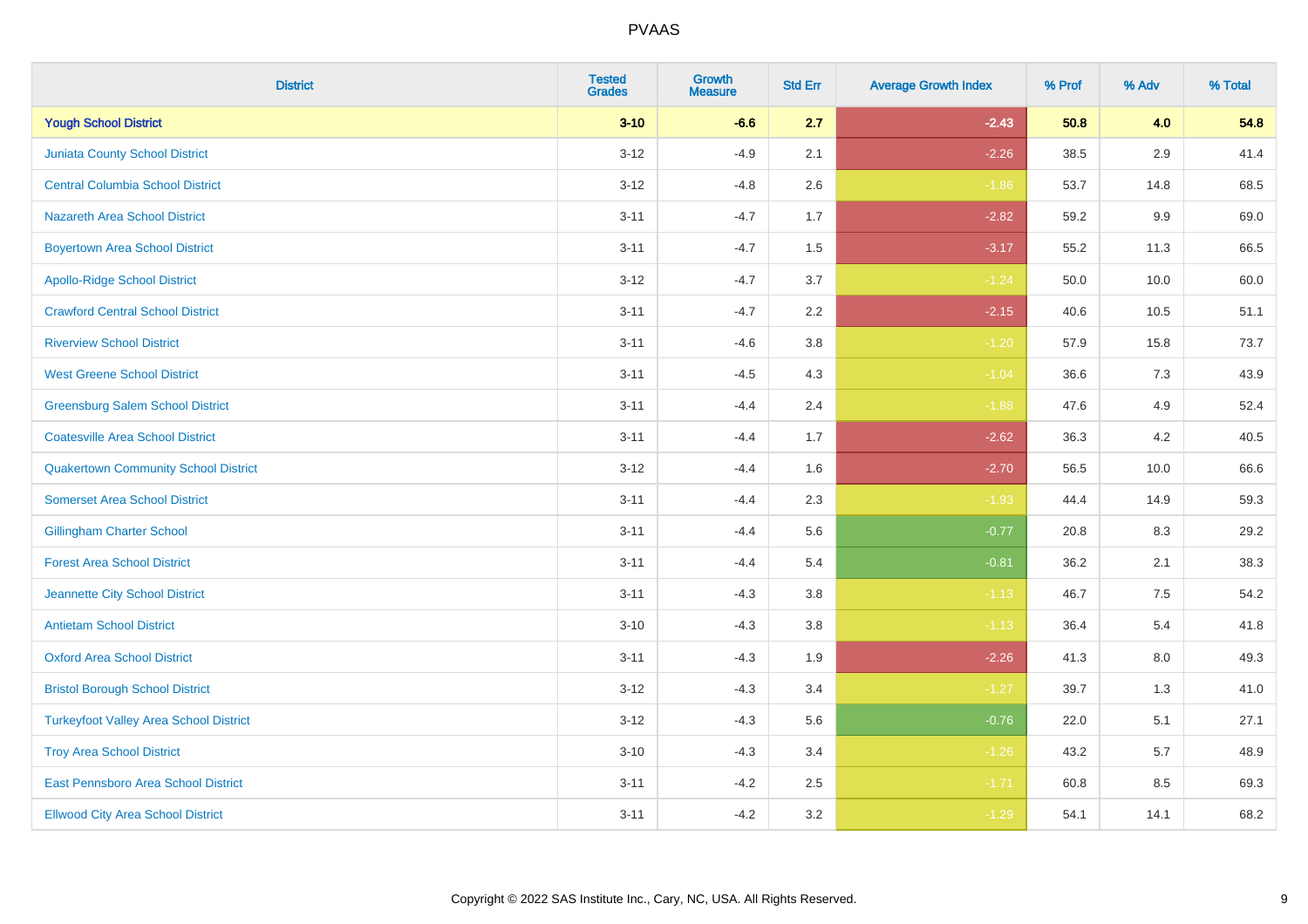| <b>District</b>                                                       | <b>Tested</b><br><b>Grades</b> | <b>Growth</b><br><b>Measure</b> | <b>Std Err</b> | <b>Average Growth Index</b> | % Prof | % Adv | % Total |
|-----------------------------------------------------------------------|--------------------------------|---------------------------------|----------------|-----------------------------|--------|-------|---------|
| <b>Yough School District</b>                                          | $3 - 10$                       | $-6.6$                          | 2.7            | $-2.43$                     | 50.8   | 4.0   | 54.8    |
| <b>MaST Community Charter School</b>                                  | $3 - 10$                       | $-4.1$                          | 2.7            | $-1.52$                     | 44.0   | 9.5   | 53.4    |
| <b>Easton Area School District</b>                                    | $3 - 12$                       | $-4.1$                          | 1.4            | $-2.91$                     | 39.9   | 4.0   | 43.9    |
| <b>Cambria Heights School District</b>                                | $3 - 10$                       | $-4.1$                          | 3.1            | $-1.32$                     | 51.0   | 6.0   | 57.0    |
| <b>Elk Lake School District</b>                                       | $3 - 11$                       | $-4.0$                          | 3.3            | $-1.23$                     | 46.2   | 3.3   | 49.4    |
| <b>Pottstown School District</b>                                      | $3 - 12$                       | $-4.0$                          | 2.4            | $-1.68$                     | 29.8   | 1.2   | 31.0    |
| <b>Gettysburg Area School District</b>                                | $3 - 11$                       | $-4.0$                          | 2.1            | $-1.89$                     | 45.3   | 14.0  | 59.3    |
| Preparatory Charter School Of Mathematics, Science, Tech, And Careers | $9 - 10$                       | $-4.0$                          | 2.5            | $-1.59$                     | 15.0   | 0.0   | 15.0    |
| <b>Sullivan County School District</b>                                | $3 - 10$                       | $-4.0$                          | 4.4            | $-0.90$                     | 66.7   | 2.6   | 69.2    |
| <b>Westmont Hilltop School District</b>                               | $3 - 11$                       | $-4.0$                          | 2.8            | $-1.40$                     | 36.3   | 13.3  | 49.6    |
| Juniata Valley School District                                        | $3 - 11$                       | $-3.9$                          | 3.5            | $-1.10$                     | 44.4   | 3.5   | 47.8    |
| <b>Big Beaver Falls Area School District</b>                          | $3 - 11$                       | $-3.9$                          | 3.3            | $-1.18$                     | 34.1   | 3.5   | 37.6    |
| <b>York Co School Of Technology</b>                                   | $9 - 12$                       | $-3.8$                          | 1.7            | $-2.22$                     | 39.1   | 5.6   | 44.7    |
| <b>Valley Grove School District</b>                                   | $3 - 10$                       | $-3.7$                          | 3.7            | $-1.01$                     | 51.2   | 6.1   | 57.3    |
| <b>Kane Area School District</b>                                      | $3 - 10$                       | $-3.7$                          | 3.2            | $-1.17$                     | 39.5   | 9.9   | 49.4    |
| <b>Conemaugh Township Area School District</b>                        | $3 - 12$                       | $-3.7$                          | 3.4            | $-1.09$                     | 53.8   | 17.6  | 71.4    |
| <b>Kiski Area School District</b>                                     | $3 - 11$                       | $-3.7$                          | 2.0            | $-1.86$                     | 57.4   | 10.4  | 67.8    |
| <b>Twin Valley School District</b>                                    | $3 - 12$                       | $-3.6$                          | 2.1            | $-1.69$                     | 49.6   | 7.1   | 56.8    |
| <b>Perkiomen Valley School District</b>                               | $3 - 11$                       | $-3.5$                          | 1.6            | $-2.18$                     | 53.8   | 13.4  | 67.2    |
| <b>Fannett-Metal School District</b>                                  | $3 - 11$                       | $-3.4$                          | 5.1            | $-0.67$                     | 38.7   | 8.1   | 46.8    |
| <b>Chestnut Ridge School District</b>                                 | $3 - 12$                       | $-3.4$                          | $2.9\,$        | $-1.17$                     | 46.6   | 5.8   | 52.4    |
| <b>Pittsburgh School District</b>                                     | $3 - 11$                       | $-3.3$                          | 1.1            | $-3.04$                     | 33.9   | 8.2   | 42.1    |
| <b>Riverside School District</b>                                      | $3 - 11$                       | $-3.2$                          | 3.0            | $-1.09$                     | 43.0   | 9.0   | 52.0    |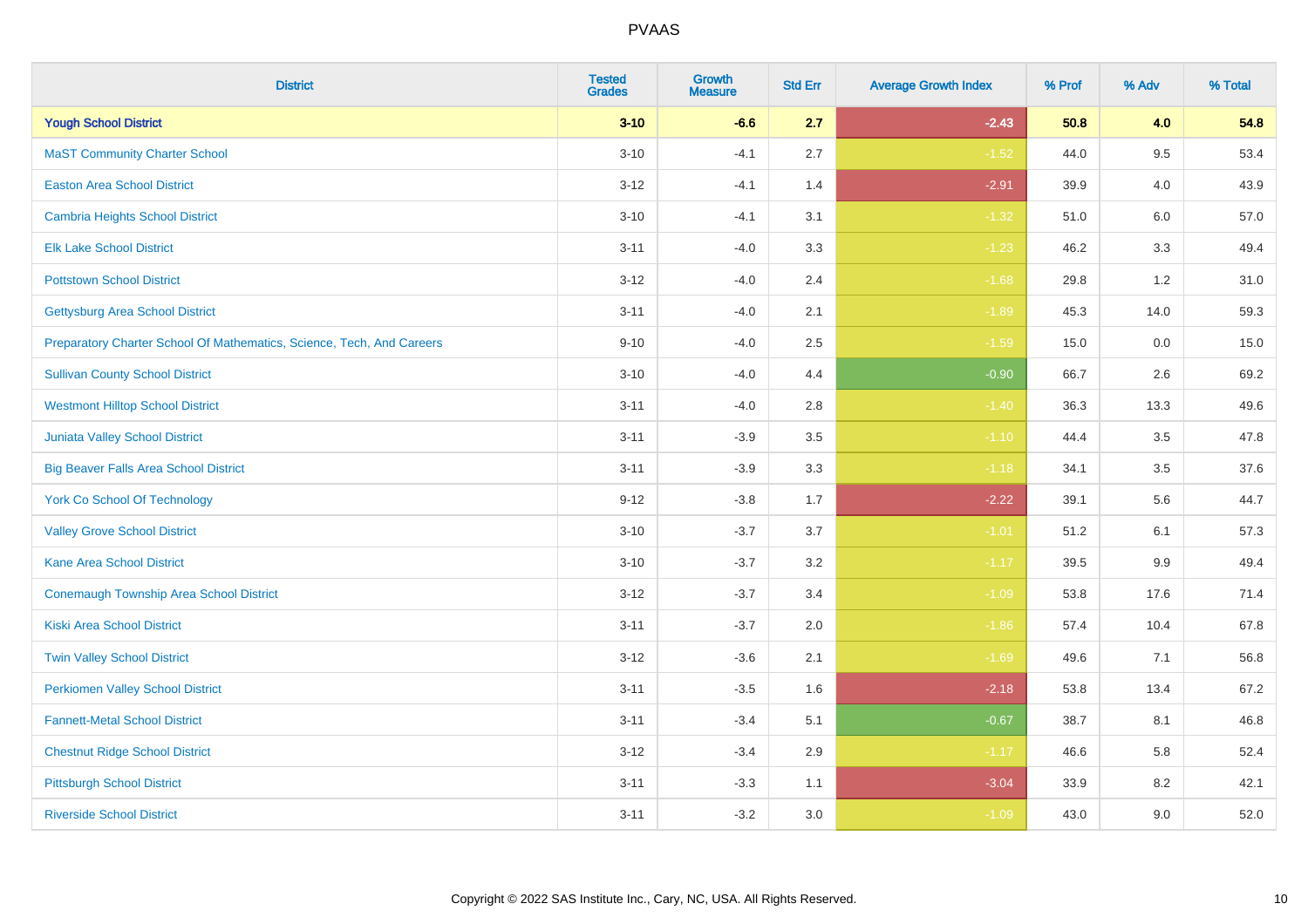| <b>District</b>                                         | <b>Tested</b><br><b>Grades</b> | <b>Growth</b><br><b>Measure</b> | <b>Std Err</b> | <b>Average Growth Index</b> | % Prof | % Adv | % Total |
|---------------------------------------------------------|--------------------------------|---------------------------------|----------------|-----------------------------|--------|-------|---------|
| <b>Yough School District</b>                            | $3 - 10$                       | $-6.6$                          | 2.7            | $-2.43$                     | 50.8   | 4.0   | 54.8    |
| <b>Conemaugh Valley School District</b>                 | $3 - 12$                       | $-3.2$                          | 4.1            | $-0.78$                     | 48.2   | 5.6   | 53.7    |
| <b>Columbia Borough School District</b>                 | $3 - 12$                       | $-3.1$                          | 3.5            | $-0.89$                     | 29.5   | 1.9   | 31.4    |
| <b>Northeast Bradford School District</b>               | $3 - 10$                       | $-3.1$                          | 4.0            | $-0.78$                     | 33.9   | 3.4   | 37.3    |
| <b>Greater Johnstown School District</b>                | $3 - 11$                       | $-3.1$                          | 2.6            | $-1.19$                     | 26.1   | 0.0   | 26.1    |
| <b>Greencastle-Antrim School District</b>               | $3 - 11$                       | $-3.0$                          | 2.2            | $-1.36$                     | 62.4   | 9.9   | 72.3    |
| Center For Student Learning Charter School At Pennsbury | $6 - 12$                       | $-2.9$                          | 6.1            | $-0.47$                     | 42.9   | 0.0   | 42.9    |
| <b>Scranton School District</b>                         | $3 - 12$                       | $-2.9$                          | 2.4            | $-1.22$                     | 45.6   | 3.6   | 49.1    |
| Oil City Area School District                           | $3 - 11$                       | $-2.9$                          | 2.6            | $-1.08$                     | 44.4   | 5.8   | 50.2    |
| <b>Quaker Valley School District</b>                    | $3 - 11$                       | $-2.8$                          | 2.6            | $-1.08$                     | 55.2   | 13.2  | 68.4    |
| <b>Susquehanna Community School District</b>            | $3 - 11$                       | $-2.8$                          | 4.2            | $-0.66$                     | 49.4   | 6.9   | 56.3    |
| <b>Chichester School District</b>                       | $3 - 11$                       | $-2.7$                          | 2.3            | $-1.17$                     | 44.6   | 6.6   | 51.2    |
| <b>Lewisburg Area School District</b>                   | $3 - 11$                       | $-2.7$                          | 2.6            | $-1.03$                     | 57.0   | 18.5  | 75.6    |
| Shenango Area School District                           | $3 - 11$                       | $-2.6$                          | 3.3            | $-0.79$                     | 50.6   | 13.9  | 64.6    |
| <b>Charleroi School District</b>                        | $3 - 11$                       | $-2.6$                          | 3.0            | $-0.86$                     | 55.7   | 7.4   | 63.1    |
| <b>Dallas School District</b>                           | $3 - 11$                       | $-2.5$                          | 2.2            | $-1.12$                     | 54.9   | 7.6   | 62.4    |
| <b>Clarion-Limestone Area School District</b>           | $3 - 12$                       | $-2.5$                          | 4.1            | $-0.60$                     | 56.8   | 6.8   | 63.6    |
| North Pocono School District                            | $3 - 11$                       | $-2.3$                          | 3.4            | $-0.68$                     | 52.0   | 16.4  | 68.5    |
| <b>Wyoming Valley West School District</b>              | $3 - 11$                       | $-2.2$                          | 2.4            | $-0.91$                     | 49.4   | 3.0   | 52.4    |
| <b>Burgettstown Area School District</b>                | $3 - 11$                       | $-2.1$                          | 3.4            | $-0.62$                     | 50.0   | 1.4   | 51.4    |
| <b>Bald Eagle Area School District</b>                  | $3 - 11$                       | $-2.1$                          | 2.7            | $-0.75$                     | 48.4   | 9.4   | 57.7    |
| Huntingdon Area School District                         | $3 - 11$                       | $-2.0$                          | 2.7            | $-0.72$                     | 36.8   | 10.3  | 47.0    |
| Hope For Hyndman Charter School                         | $3 - 11$                       | $-2.0$                          | 6.1            | $-0.32$                     | 33.3   | 0.0   | 33.3    |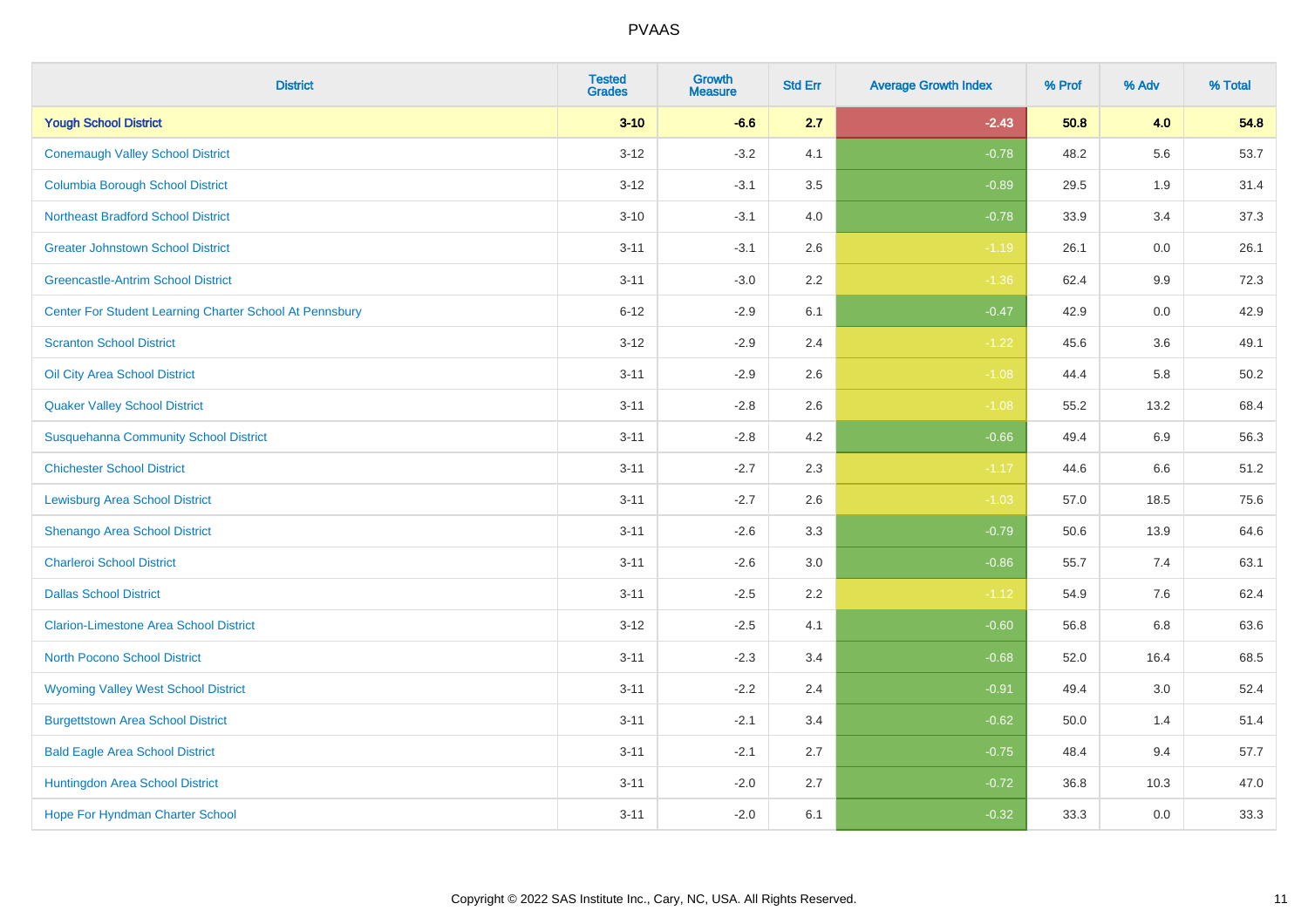| <b>District</b>                          | <b>Tested</b><br><b>Grades</b> | Growth<br><b>Measure</b> | <b>Std Err</b> | <b>Average Growth Index</b> | % Prof | % Adv   | % Total |
|------------------------------------------|--------------------------------|--------------------------|----------------|-----------------------------|--------|---------|---------|
| <b>Yough School District</b>             | $3 - 10$                       | $-6.6$                   | 2.7            | $-2.43$                     | 50.8   | 4.0     | 54.8    |
| <b>Montour School District</b>           | $3 - 11$                       | $-1.8$                   | 2.1            | $-0.88$                     | 61.4   | 15.1    | 76.5    |
| <b>North Hills School District</b>       | $3 - 11$                       | $-1.8$                   | 1.8            | $-0.96$                     | 59.1   | 14.1    | 73.2    |
| <b>Phoenixville Area School District</b> | $3 - 11$                       | $-1.7$                   | 2.1            | $-0.83$                     | 59.9   | 10.6    | 70.5    |
| <b>Chartiers Valley School District</b>  | $3 - 11$                       | $-1.7$                   | 2.0            | $-0.81$                     | 54.7   | 8.4     | 63.1    |
| <b>Mid Valley School District</b>        | $3 - 10$                       | $-1.7$                   | 3.0            | $-0.55$                     | 45.1   | 7.8     | 52.9    |
| South Side Area School District          | $3 - 11$                       | $-1.6$                   | 3.3            | $-0.48$                     | 50.0   | $6.8\,$ | 56.8    |
| <b>Cornell School District</b>           | $3 - 11$                       | $-1.6$                   | 5.0            | $-0.32$                     | 33.8   | 1.5     | 35.4    |
| <b>Lehighton Area School District</b>    | $3 - 11$                       | $-1.6$                   | 2.3            | $-0.70$                     | 51.1   | 5.6     | 56.7    |
| <b>Central Greene School District</b>    | $3 - 11$                       | $-1.6$                   | 2.8            | $-0.55$                     | 54.2   | $2.8\,$ | 57.0    |
| <b>Lebanon School District</b>           | $3 - 11$                       | $-1.6$                   | 1.9            | $-0.80$                     | 24.4   | 2.6     | 27.0    |
| <b>Sharpsville Area School District</b>  | $3 - 11$                       | $-1.4$                   | 3.5            | $-0.40$                     | 55.2   | 13.4    | 68.7    |
| <b>Seneca Valley School District</b>     | $3 - 11$                       | $-1.4$                   | 1.4            | $-0.99$                     | 57.2   | 11.4    | 68.6    |
| <b>Cheltenham School District</b>        | $3 - 11$                       | $-1.4$                   | 2.1            | $-0.67$                     | 46.1   | 10.0    | 56.1    |
| <b>Wyoming Area School District</b>      | $3 - 10$                       | $-1.3$                   | 2.6            | $-0.50$                     | 53.8   | 10.8    | 64.6    |
| <b>Bellwood-Antis School District</b>    | $3 - 10$                       | $-1.2$                   | 3.2            | $-0.39$                     | 55.1   | 10.1    | 65.2    |
| <b>Palmerton Area School District</b>    | $3 - 11$                       | $-1.2$                   | 3.0            | $-0.39$                     | 57.4   | 5.0     | 62.4    |
| Mt Lebanon School District               | $3 - 11$                       | $-1.0$                   | 1.5            | $-0.70$                     | 61.9   | 24.0    | 85.9    |
| North Schuylkill School District         | $3 - 11$                       | $-1.0$                   | 2.4            | $-0.42$                     | 41.8   | 5.1     | 46.8    |
| <b>Manheim Township School District</b>  | $3 - 12$                       | $-0.9$                   | 1.6            | $-0.58$                     | 53.2   | 15.5    | 68.7    |
| <b>Lakeview School District</b>          | $3 - 11$                       | $-0.9$                   | 3.7            | $-0.24$                     | 60.3   | 3.2     | 63.5    |
| <b>Glendale School District</b>          | $3 - 10$                       | $-0.9$                   | 3.7            | $-0.24$                     | 50.0   | 5.4     | 55.4    |
| <b>Conewago Valley School District</b>   | $3 - 12$                       | $-0.9$                   | 2.0            | $-0.45$                     | 51.7   | 9.6     | 61.3    |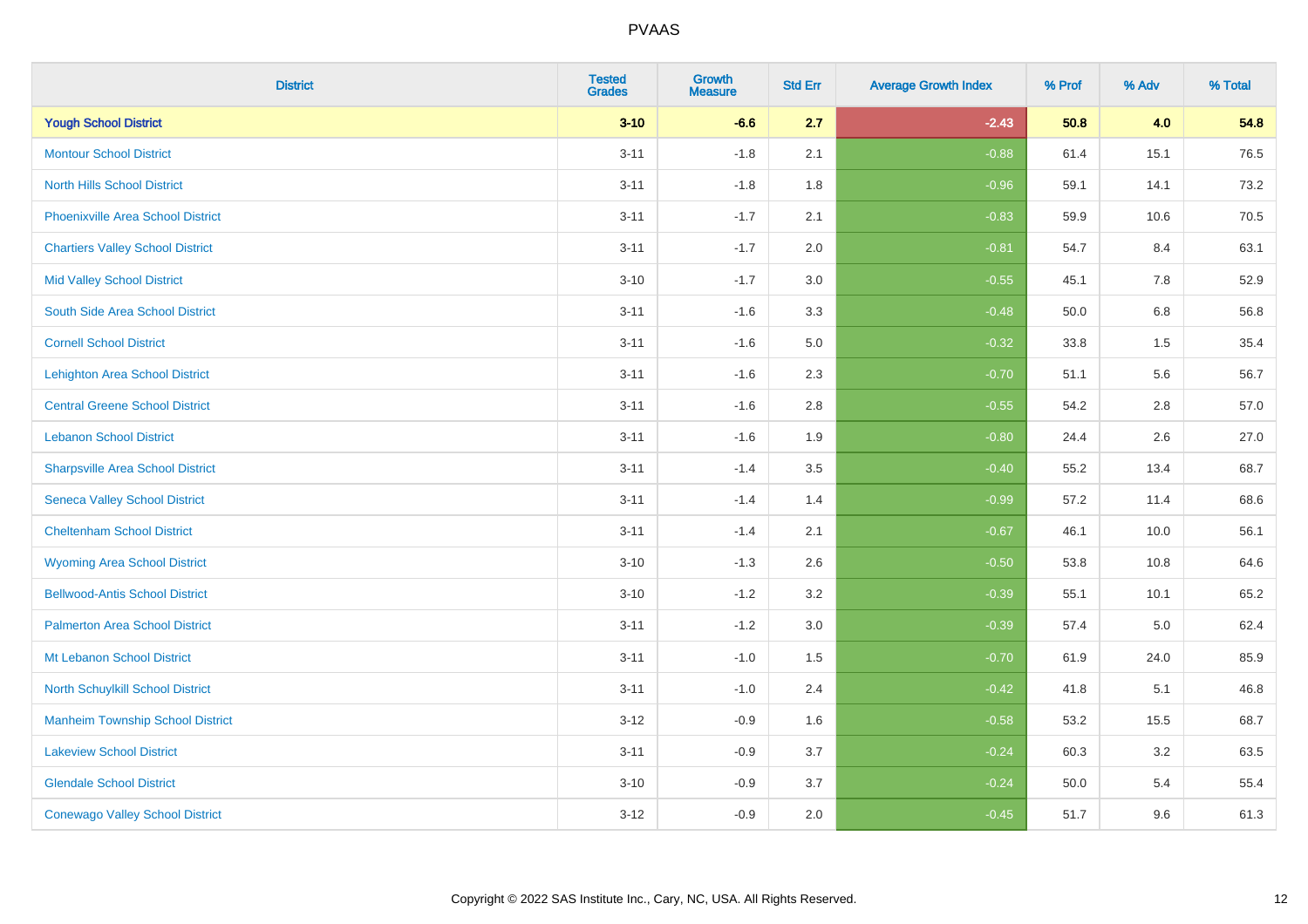| <b>District</b>                                    | <b>Tested</b><br><b>Grades</b> | <b>Growth</b><br><b>Measure</b> | <b>Std Err</b> | <b>Average Growth Index</b> | % Prof | % Adv | % Total |
|----------------------------------------------------|--------------------------------|---------------------------------|----------------|-----------------------------|--------|-------|---------|
| <b>Yough School District</b>                       | $3 - 10$                       | $-6.6$                          | 2.7            | $-2.43$                     | 50.8   | 4.0   | 54.8    |
| <b>Elizabethtown Area School District</b>          | $3 - 12$                       | $-0.9$                          | 1.9            | $-0.47$                     | 50.0   | 11.2  | 61.2    |
| <b>Millville Area School District</b>              | $3 - 12$                       | $-0.9$                          | 4.7            | $-0.18$                     | 51.4   | 5.4   | 56.8    |
| <b>Bangor Area School District</b>                 | $3 - 12$                       | $-0.9$                          | 2.0            | $-0.43$                     | 44.3   | 4.7   | 49.0    |
| <b>Canon-Mcmillan School District</b>              | $3 - 11$                       | $-0.8$                          | 1.6            | $-0.50$                     | 58.7   | 15.9  | 74.6    |
| <b>Shaler Area School District</b>                 | $3 - 11$                       | $-0.8$                          | 1.9            | $-0.43$                     | 49.1   | 9.6   | 58.7    |
| <b>Albert Gallatin Area School District</b>        | $3 - 11$                       | $-0.8$                          | 2.4            | $-0.32$                     | 54.5   | 10.0  | 64.6    |
| <b>Westinghouse Arts Academy Charter School</b>    | $9 - 10$                       | $-0.7$                          | 3.6            | $-0.19$                     | 59.2   | 8.4   | 67.6    |
| <b>Achievement House Charter School</b>            | $7 - 11$                       | $-0.7$                          | 4.0            | $-0.17$                     | 32.5   | 2.6   | 35.1    |
| <b>Otto-Eldred School District</b>                 | $3 - 11$                       | $-0.7$                          | 4.2            | $-0.15$                     | 56.2   | 6.2   | 62.5    |
| <b>Panther Valley School District</b>              | $3 - 12$                       | $-0.6$                          | 3.3            | $-0.19$                     | 47.9   | 4.3   | 52.1    |
| <b>Tuscarora School District</b>                   | $3 - 11$                       | $-0.6$                          | 2.3            | $-0.27$                     | 45.1   | 8.1   | 53.2    |
| <b>Girard School District</b>                      | $3 - 11$                       | $-0.6$                          | 2.7            | $-0.22$                     | 53.9   | 15.6  | 69.6    |
| <b>Mount Carmel Area School District</b>           | $3 - 11$                       | $-0.6$                          | 3.1            | $-0.18$                     | 45.3   | 2.1   | 47.4    |
| <b>Central Fulton School District</b>              | $3 - 11$                       | $-0.5$                          | 3.5            | $-0.14$                     | 51.4   | 8.6   | 60.0    |
| Philadelphia Electrical & Tech Charter High School | $10 - 10$                      | $-0.5$                          | 2.9            | $-0.15$                     | 8.8    | 0.0   | 8.8     |
| <b>Blue Ridge School District</b>                  | $3 - 11$                       | $-0.5$                          | 3.6            | $-0.12$                     | 44.6   | 3.1   | 47.7    |
| <b>Oley Valley School District</b>                 | $3 - 11$                       | $-0.4$                          | 2.8            | $-0.15$                     | 43.1   | 12.9  | 56.0    |
| <b>Harrisburg City School District</b>             | $3 - 11$                       | $-0.4$                          | 2.1            | $-0.19$                     | 15.1   | 0.4   | 15.5    |
| <b>Penn Manor School District</b>                  | $3 - 11$                       | $-0.4$                          | 1.6            | $-0.25$                     | 51.9   | 12.6  | 64.5    |
| <b>New Kensington-Arnold School District</b>       | $3 - 11$                       | $-0.4$                          | 3.8            | $-0.10$                     | 40.7   | 3.7   | 44.4    |
| <b>Crestwood School District</b>                   | $3 - 11$                       | $-0.4$                          | 2.4            | $-0.17$                     | 57.4   | 17.0  | 74.4    |
| <b>Southern Lehigh School District</b>             | $3 - 11$                       | $-0.4$                          | 2.3            | $-0.17$                     | 66.1   | 11.9  | 78.0    |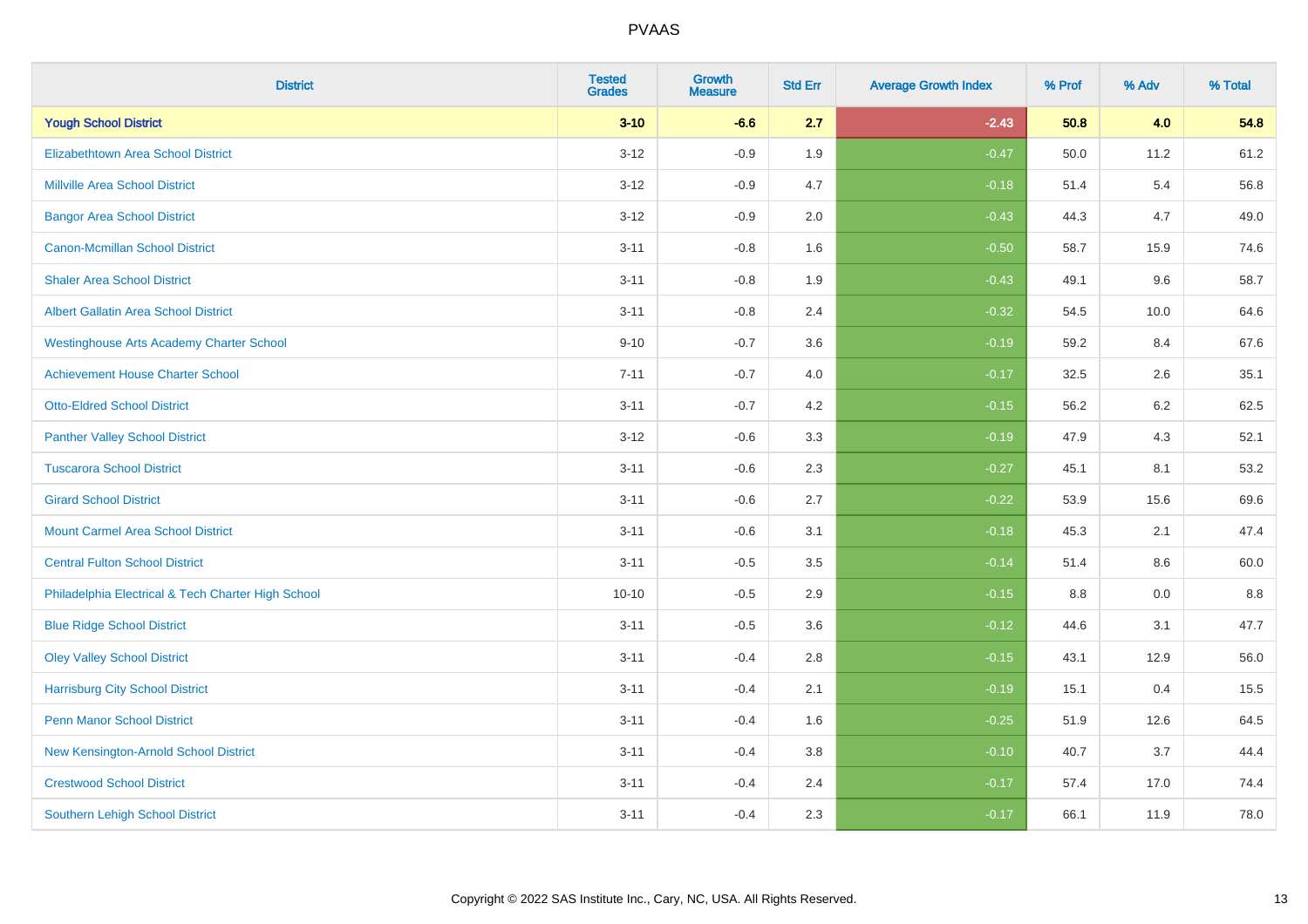| <b>District</b>                          | <b>Tested</b><br><b>Grades</b> | <b>Growth</b><br><b>Measure</b> | <b>Std Err</b> | <b>Average Growth Index</b> | % Prof | % Adv   | % Total |
|------------------------------------------|--------------------------------|---------------------------------|----------------|-----------------------------|--------|---------|---------|
| <b>Yough School District</b>             | $3 - 10$                       | $-6.6$                          | 2.7            | $-2.43$                     | 50.8   | 4.0     | 54.8    |
| <b>Bellefonte Area School District</b>   | $3 - 11$                       | $-0.4$                          | 2.2            | $-0.17$                     | 47.6   | 10.6    | 58.2    |
| <b>Avella Area School District</b>       | $3-12$                         | $-0.3$                          | 4.7            | $-0.05$                     | 49.3   | 14.5    | 63.8    |
| <b>Chester-Upland School District</b>    | $3 - 11$                       | $-0.3$                          | 2.7            | $-0.09$                     | 13.8   | 0.8     | 14.6    |
| <b>Mercer Area School District</b>       | $3 - 11$                       | $-0.2$                          | 3.3            | $-0.06$                     | 56.0   | 8.0     | 64.0    |
| <b>Kutztown Area School District</b>     | $3-12$                         | $-0.2$                          | 3.2            | $-0.05$                     | 55.4   | 13.3    | 68.7    |
| <b>Warren County School District</b>     | $3 - 11$                       | $-0.1$                          | 1.8            | $-0.06$                     | 37.2   | 5.3     | 42.6    |
| <b>Susquenita School District</b>        | $3 - 11$                       | $-0.1$                          | 2.8            | $-0.01$                     | 47.7   | 10.1    | 57.8    |
| <b>Penn Cambria School District</b>      | $3 - 11$                       | $-0.0$                          | 2.7            | $-0.01$                     | 61.5   | 7.7     | 69.2    |
| <b>Wilkes-Barre Area School District</b> | $3 - 11$                       | 0.1                             | 3.2            | 0.02                        | 35.5   | 5.4     | 40.9    |
| East Stroudsburg Area School District    | $3 - 11$                       | 0.1                             | 1.6            | 0.05                        | 45.8   | 7.8     | 53.6    |
| <b>Hempfield School District</b>         | $3 - 11$                       | 0.1                             | 1.4            | 0.08                        | 58.2   | 9.9     | 68.2    |
| <b>West Branch Area School District</b>  | $3 - 11$                       | 0.2                             | 3.8            | 0.05                        | 47.2   | 1.9     | 49.1    |
| Northern Lebanon School District         | $3 - 11$                       | 0.4                             | 2.5            | 0.15                        | 28.0   | $3.0\,$ | 31.0    |
| <b>Danville Area School District</b>     | $3 - 11$                       | 0.4                             | 2.6            | 0.15                        | 57.4   | 18.4    | 75.7    |
| <b>Jersey Shore Area School District</b> | $3 - 11$                       | 0.5                             | 2.6            | 0.21                        | 47.1   | 9.2     | 56.2    |
| <b>Reynolds School District</b>          | $3 - 10$                       | 0.5                             | 3.4            | 0.16                        | 52.1   | 7.0     | 59.2    |
| <b>Brockway Area School District</b>     | $3 - 11$                       | 0.6                             | 3.6            | 0.16                        | 49.2   | 7.7     | 56.9    |
| <b>Smethport Area School District</b>    | $3 - 12$                       | 0.6                             | 3.9            | 0.15                        | 37.0   | 1.8     | 38.9    |
| <b>Greater Latrobe School District</b>   | $3 - 11$                       | 0.6                             | 1.9            | 0.31                        | 55.5   | 14.1    | 69.5    |
| <b>Lower Dauphin School District</b>     | $3 - 11$                       | 0.6                             | 1.9            | 0.33                        | 49.2   | 12.6    | 61.8    |
| <b>Bloomsburg Area School District</b>   | $3 - 10$                       | 0.7                             | 3.0            | 0.23                        | 55.9   | 11.8    | 67.6    |
| Insight PA Cyber Charter School          | $3 - 11$                       | 0.7                             | 5.7            | 0.12                        | 50.0   | 4.8     | 54.8    |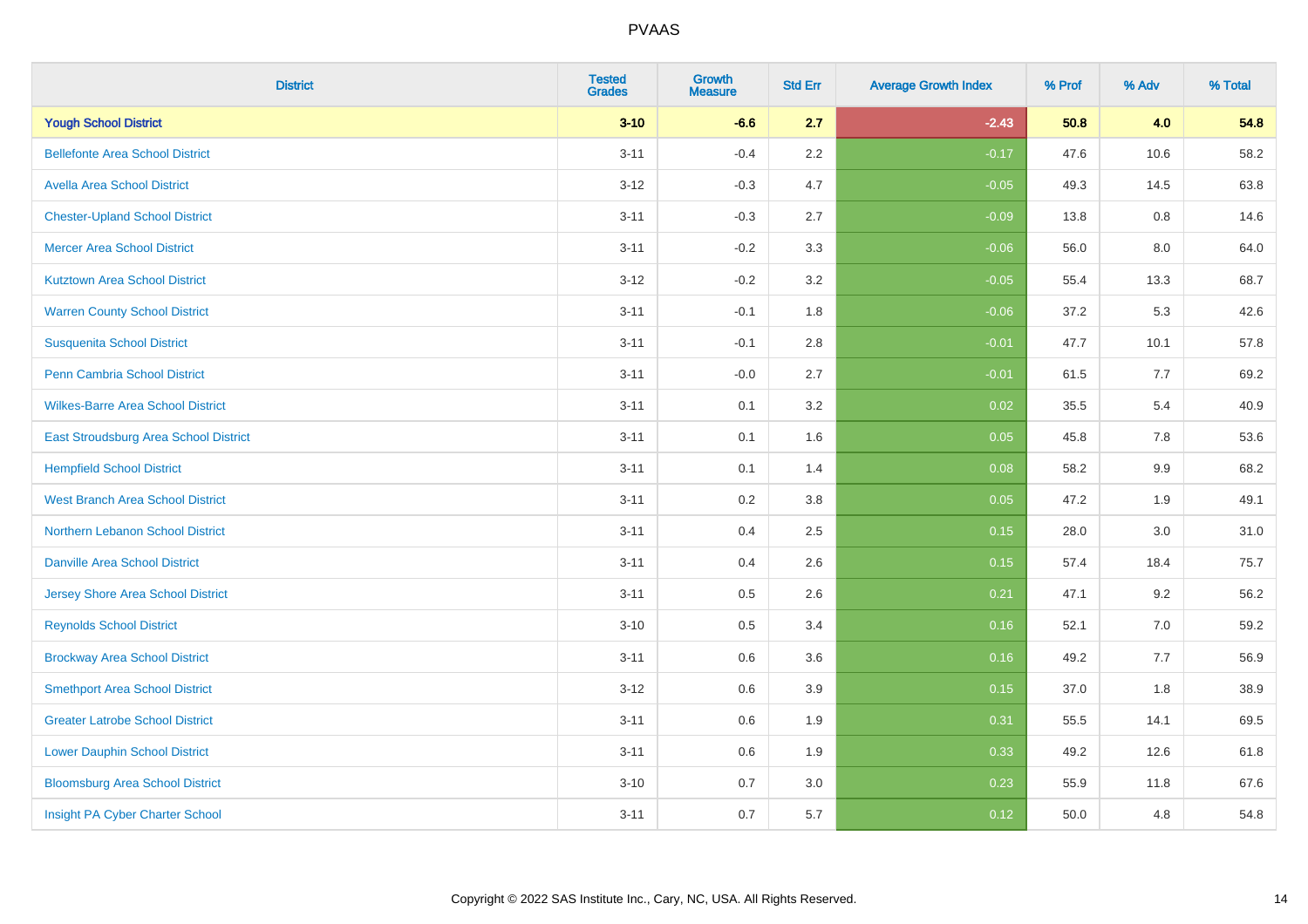| <b>District</b>                               | <b>Tested</b><br><b>Grades</b> | Growth<br><b>Measure</b> | <b>Std Err</b> | <b>Average Growth Index</b> | % Prof | % Adv   | % Total |
|-----------------------------------------------|--------------------------------|--------------------------|----------------|-----------------------------|--------|---------|---------|
| <b>Yough School District</b>                  | $3 - 10$                       | $-6.6$                   | 2.7            | $-2.43$                     | 50.8   | 4.0     | 54.8    |
| Lehigh Valley Academy Regional Charter School | $3 - 11$                       | 0.7                      | 2.3            | 0.32                        | 46.3   | $5.0\,$ | 51.4    |
| <b>Greenville Area School District</b>        | $3 - 11$                       | 0.7                      | 2.9            | 0.26                        | 53.4   | 6.9     | 60.3    |
| <b>Gateway School District</b>                | $3 - 11$                       | $0.8\,$                  | 2.2            | 0.38                        | 52.1   | 13.8    | 65.9    |
| <b>Wyomissing Area School District</b>        | $3 - 12$                       | 0.8                      | 2.6            | 0.33                        | 55.7   | 17.6    | 73.3    |
| <b>Wallingford-Swarthmore School District</b> | $3 - 10$                       | 0.9                      | 2.4            | 0.38                        | 64.4   | 22.7    | 87.1    |
| <b>South Eastern School District</b>          | $3 - 11$                       | 0.9                      | 2.4            | 0.39                        | 54.8   | 6.6     | 61.4    |
| <b>Radnor Township School District</b>        | $3 - 12$                       | $1.0\,$                  | 2.1            | 0.50                        | 65.0   | 23.2    | 88.2    |
| <b>Lakeland School District</b>               | $3 - 11$                       | 1.1                      | 2.8            | 0.38                        | 48.6   | 3.7     | 52.3    |
| <b>Upper Adams School District</b>            | $3 - 11$                       | 1.3                      | 2.9            | 0.47                        | 55.2   | 8.6     | 63.8    |
| <b>Schuylkill Valley School District</b>      | $3 - 11$                       | 1.4                      | 2.5            | 0.56                        | 55.1   | 10.2    | 65.3    |
| <b>Newport School District</b>                | $3 - 12$                       | 1.4                      | 3.5            | 0.41                        | 51.5   | 10.3    | 61.8    |
| <b>Tussey Mountain School District</b>        | $3 - 12$                       | 1.5                      | 3.7            | 0.40                        | 38.6   | 1.8     | 40.4    |
| <b>Central Bucks School District</b>          | $3 - 11$                       | 1.6                      | 0.9            | 1.66                        | 63.0   | 16.8    | 79.8    |
| <b>Bensalem Township School District</b>      | $3 - 11$                       | 1.6                      | 1.6            | 0.98                        | 38.8   | 8.3     | 47.1    |
| <b>Athens Area School District</b>            | $3 - 11$                       | 1.6                      | 2.5            | 0.64                        | 46.9   | $7.6\,$ | 54.5    |
| <b>Purchase Line School District</b>          | $3 - 12$                       | 1.7                      | 3.5            | 0.47                        | 43.1   | 5.4     | 48.5    |
| South Fayette Township School District        | $3 - 11$                       | 1.7                      | 2.0            | 0.88                        | 61.0   | 26.5    | 87.6    |
| <b>Baldwin-Whitehall School District</b>      | $3 - 11$                       | 1.8                      | 1.9            | 0.94                        | 58.6   | $8.6\,$ | 67.1    |
| <b>Laurel School District</b>                 | $3 - 11$                       | 1.8                      | 3.1            | 0.59                        | 70.1   | 2.3     | 72.4    |
| <b>West Jefferson Hills School District</b>   | $3 - 11$                       | 1.8                      | 2.1            | 0.88                        | 55.7   | 20.8    | 76.4    |
| <b>Williamsport Area School District</b>      | $3 - 11$                       | 1.9                      | 1.8            | 1.04                        | 44.1   | 12.8    | 56.9    |
| <b>Union Area School District</b>             | $3 - 11$                       | 1.9                      | 4.3            | 0.44                        | 61.5   | 0.0     | 61.5    |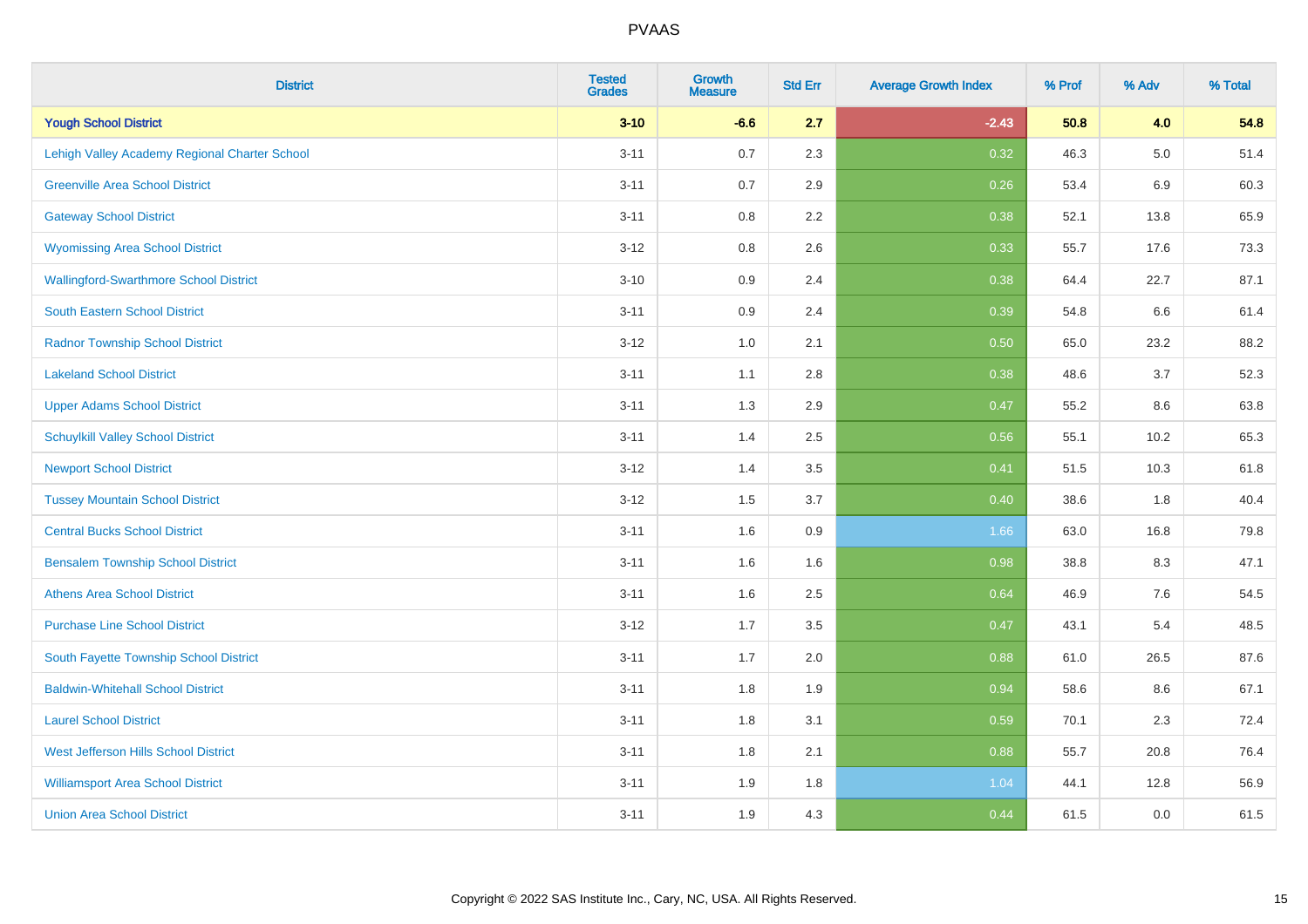| <b>District</b>                                | <b>Tested</b><br><b>Grades</b> | <b>Growth</b><br><b>Measure</b> | <b>Std Err</b> | <b>Average Growth Index</b> | % Prof | % Adv | % Total |
|------------------------------------------------|--------------------------------|---------------------------------|----------------|-----------------------------|--------|-------|---------|
| <b>Yough School District</b>                   | $3 - 10$                       | $-6.6$                          | 2.7            | $-2.43$                     | 50.8   | 4.0   | 54.8    |
| <b>Franklin Regional School District</b>       | $3 - 11$                       | 2.0                             | 1.9            | 1.02                        | 66.7   | 15.5  | 82.1    |
| <b>Marple Newtown School District</b>          | $3 - 11$                       | 2.0                             | 2.4            | 0.81                        | 57.6   | 12.8  | 70.4    |
| <b>Lower Moreland Township School District</b> | $3 - 11$                       | 2.0                             | 2.2            | 0.95                        | 62.8   | 17.0  | 79.8    |
| <b>Mastery Charter School - Thomas Campus</b>  | $3 - 10$                       | 2.1                             | 6.2            | 0.33                        | 28.6   | 0.0   | 28.6    |
| <b>Mcguffey School District</b>                | $3 - 11$                       | 2.1                             | 2.6            | 0.81                        | 57.7   | 3.1   | 60.8    |
| <b>Manheim Central School District</b>         | $3 - 11$                       | 2.1                             | 2.1            | 1.01                        | 53.2   | 11.6  | 64.8    |
| <b>United School District</b>                  | $3 - 11$                       | 2.1                             | 3.4            | 0.63                        | 60.3   | 6.6   | 66.9    |
| Northwestern Lehigh School District            | $3 - 11$                       | 2.2                             | 2.3            | 0.93                        | 53.3   | 9.7   | 63.0    |
| <b>Galeton Area School District</b>            | $3 - 11$                       | 2.2                             | 5.3            | 0.42                        | 41.3   | 4.4   | 45.6    |
| <b>Roberto Clemente Charter School</b>         | $3 - 12$                       | 2.2                             | 4.9            | 0.45                        | 27.5   | 5.0   | 32.5    |
| <b>Hanover Area School District</b>            | $3 - 11$                       | 2.2                             | 4.6            | 0.48                        | 42.9   | 5.7   | 48.6    |
| <b>Union School District</b>                   | $3 - 12$                       | 2.3                             | 4.2            | 0.54                        | 32.6   | 7.0   | 39.5    |
| <b>Tunkhannock Area School District</b>        | $3 - 11$                       | 2.3                             | 2.2            | 1.01                        | 44.9   | 9.6   | 54.6    |
| <b>Camp Hill School District</b>               | $3 - 12$                       | 2.3                             | 3.0            | 0.78                        | 53.6   | 17.5  | 71.1    |
| <b>Bedford Area School District</b>            | $3 - 11$                       | 2.5                             | 2.6            | 0.93                        | 48.5   | 10.0  | 58.5    |
| Mastery Charter High School-Lenfest Campus     | $7 - 11$                       | 2.5                             | 5.7            | 0.43                        | 40.0   | 0.0   | 40.0    |
| <b>Methacton School District</b>               | $3 - 11$                       | 2.5                             | 1.7            | 1.43                        | 62.5   | 16.4  | 79.0    |
| <b>Armstrong School District</b>               | $3 - 11$                       | 2.6                             | 1.7            | 1.53                        | 51.5   | 6.1   | 57.6    |
| <b>Hopewell Area School District</b>           | $3 - 11$                       | 2.6                             | 2.7            | 0.97                        | 58.4   | 4.0   | 62.4    |
| <b>Pottsgrove School District</b>              | $3 - 11$                       | 2.8                             | 2.0            | 1.35                        | 44.0   | 10.0  | 53.9    |
| <b>Forbes Road School District</b>             | $3 - 11$                       | 2.8                             | 5.1            | 0.56                        | 41.4   | 10.3  | 51.7    |
| <b>Central Cambria School District</b>         | $3 - 11$                       | 3.0                             | 2.5            | 1.17                        | 56.2   | 9.7   | 66.0    |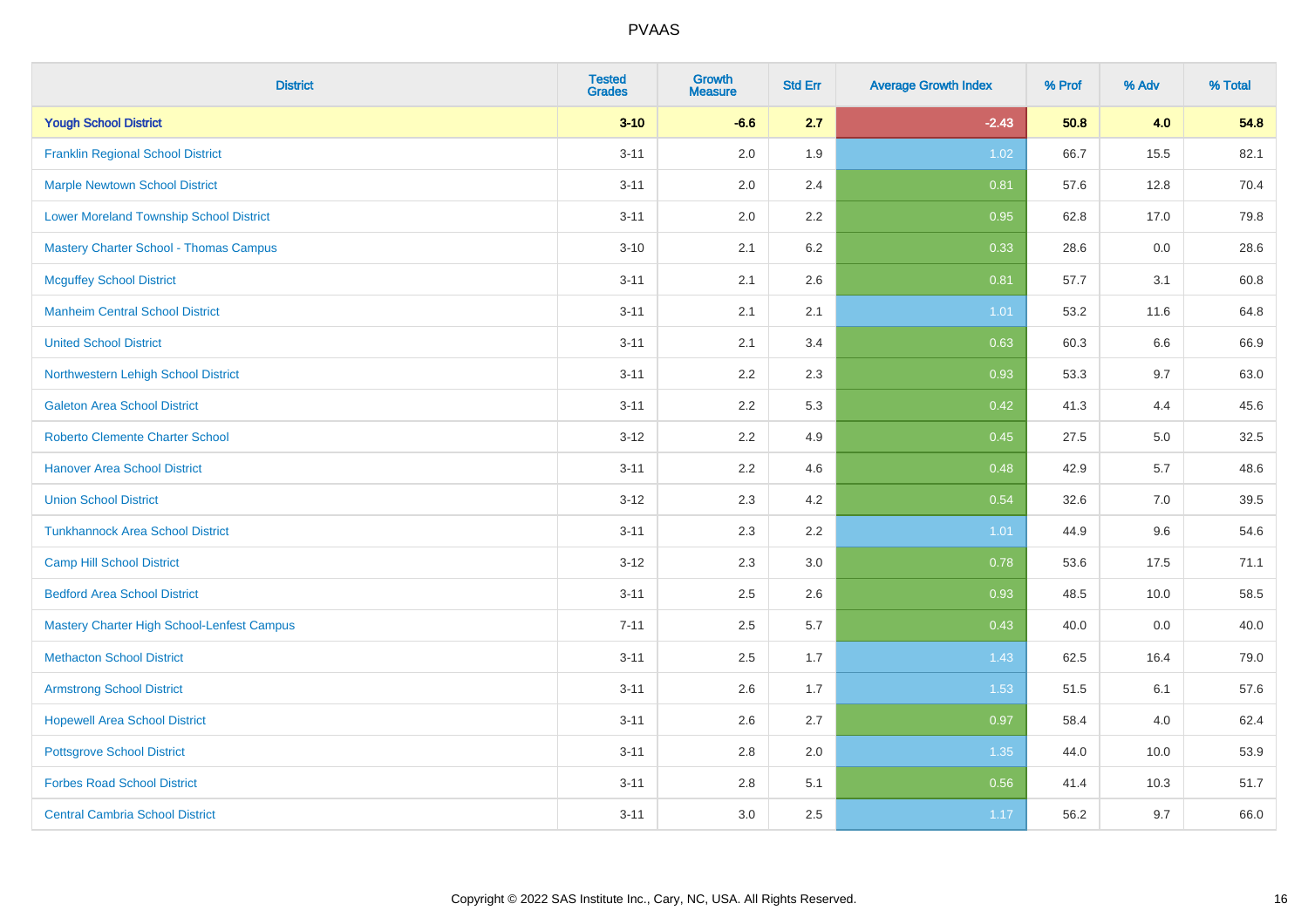| <b>District</b>                                    | <b>Tested</b><br><b>Grades</b> | <b>Growth</b><br><b>Measure</b> | <b>Std Err</b> | <b>Average Growth Index</b> | % Prof | % Adv | % Total |
|----------------------------------------------------|--------------------------------|---------------------------------|----------------|-----------------------------|--------|-------|---------|
| <b>Yough School District</b>                       | $3 - 10$                       | $-6.6$                          | 2.7            | $-2.43$                     | 50.8   | 4.0   | 54.8    |
| <b>General Mclane School District</b>              | $3 - 11$                       | 3.1                             | 2.9            | 1.07                        | 62.3   | 4.9   | 67.2    |
| <b>Millcreek Township School District</b>          | $3 - 11$                       | 3.1                             | 1.5            | 2.06                        | 55.6   | 14.2  | 69.7    |
| <b>Keystone School District</b>                    | $3 - 11$                       | 3.1                             | 3.3            | 0.94                        | 50.6   | 6.5   | 57.1    |
| <b>Pleasant Valley School District</b>             | $3 - 11$                       | 3.1                             | 2.0            | 1.57                        | 57.2   | 5.5   | 62.8    |
| <b>Donegal School District</b>                     | $3 - 12$                       | 3.1                             | 2.4            | 1.29                        | 60.6   | 9.1   | 69.7    |
| <b>Woodland Hills School District</b>              | $3 - 12$                       | 3.2                             | 2.6            | 1.22                        | 31.4   | 3.6   | 35.0    |
| <b>Commodore Perry School District</b>             | $3 - 11$                       | 3.2                             | 5.5            | 0.58                        | 58.3   | 0.0   | 58.3    |
| <b>West York Area School District</b>              | $3 - 12$                       | 3.2                             | 2.3            | 1.38                        | 53.8   | 4.4   | 58.2    |
| Altoona Area School District                       | $3 - 12$                       | 3.3                             | 1.6            | 1.99                        | 47.7   | 8.2   | 55.9    |
| <b>Southeastern Greene School District</b>         | $3 - 10$                       | 3.3                             | 4.6            | 0.72                        | 57.6   | 6.1   | 63.6    |
| <b>Spring Cove School District</b>                 | $3 - 11$                       | 3.4                             | 2.5            | 1.33                        | 47.8   | 12.7  | 60.4    |
| <b>Fairview School District</b>                    | $3 - 11$                       | 3.4                             | 2.6            | 1.32                        | 57.2   | 17.6  | 74.8    |
| <b>Clairton City School District</b>               | $3 - 11$                       | 3.5                             | 3.7            | 0.95                        | 13.4   | 0.0   | 13.4    |
| <b>Lincoln Park Performing Arts Charter School</b> | $7 - 11$                       | 3.6                             | 2.5            | 1.42                        | 59.6   | 14.7  | 74.3    |
| <b>Conrad Weiser Area School District</b>          | $3 - 11$                       | 3.6                             | 2.2            | 1.63                        | 52.1   | 2.1   | 54.2    |
| <b>North Clarion County School District</b>        | $3 - 12$                       | 3.7                             | 4.3            | 0.85                        | 67.5   | 15.0  | 82.5    |
| <b>Hermitage School District</b>                   | $3 - 12$                       | 3.8                             | 2.4            | 1.60                        | 57.5   | 9.3   | 66.8    |
| <b>South Butler County School District</b>         | $3 - 10$                       | 3.9                             | 2.5            | 1.54                        | 53.1   | 16.6  | 69.7    |
| South Western School District                      | $3-12$                         | 3.9                             | 1.9            | 2.08                        | 60.2   | 8.1   | 68.3    |
| Esperanza Academy Charter School                   | $4 - 11$                       | 4.0                             | 2.5            | 1.61                        | 32.4   | 0.7   | 33.1    |
| Northampton Area School District                   | $3 - 11$                       | 4.0                             | 1.6            | 2.51                        | 52.3   | 10.8  | 63.1    |
| <b>Muhlenberg School District</b>                  | $3 - 10$                       | 4.0                             | 1.9            | 2.10                        | 34.2   | 2.6   | 36.8    |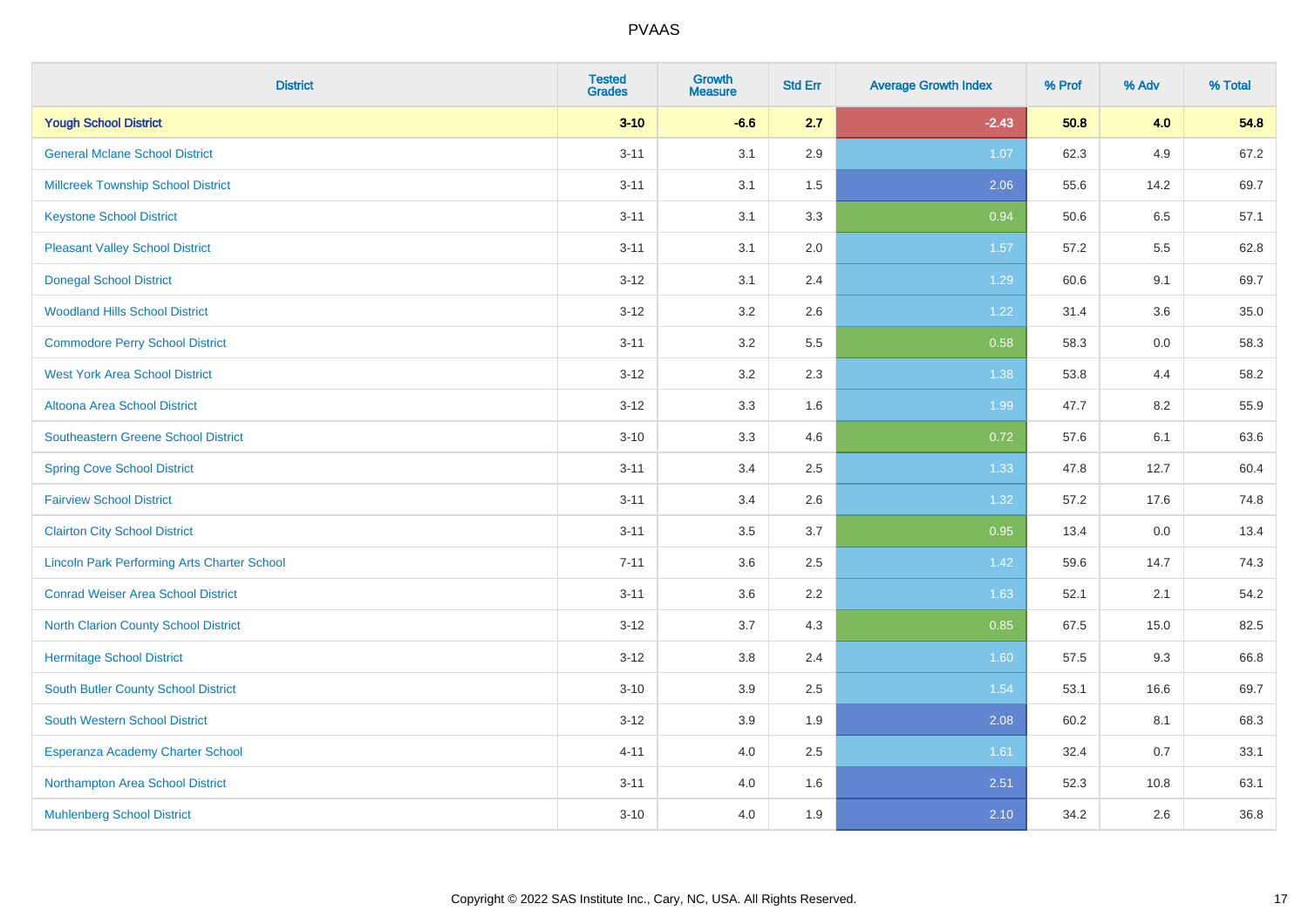| <b>District</b>                                 | <b>Tested</b><br><b>Grades</b> | <b>Growth</b><br><b>Measure</b> | <b>Std Err</b> | <b>Average Growth Index</b> | % Prof | % Adv   | % Total |
|-------------------------------------------------|--------------------------------|---------------------------------|----------------|-----------------------------|--------|---------|---------|
| <b>Yough School District</b>                    | $3 - 10$                       | $-6.6$                          | 2.7            | $-2.43$                     | 50.8   | 4.0     | 54.8    |
| <b>Towanda Area School District</b>             | $3 - 11$                       | 4.0                             | 2.8            | 1.44                        | 39.4   | $6.6\,$ | 46.0    |
| <b>Berlin Brothersvalley School District</b>    | $3 - 11$                       | 4.0                             | 4.2            | 0.96                        | 48.8   | 14.0    | 62.8    |
| <b>Neshaminy School District</b>                | $3 - 11$                       | 4.0                             | 1.3            | 3.02                        | 58.7   | 9.5     | 68.2    |
| <b>West Allegheny School District</b>           | $3 - 12$                       | 4.0                             | 2.1            | 1.96                        | 63.1   | 15.7    | 78.8    |
| Mastery Charter School - Shoemaker Campus       | $7 - 10$                       | 4.1                             | 3.0            | 1.34                        | 20.9   | 3.3     | 24.2    |
| <b>Line Mountain School District</b>            | $3 - 11$                       | 4.1                             | 3.2            | $1.27$                      | 52.9   | 9.2     | 62.1    |
| <b>Governor Mifflin School District</b>         | $3 - 11$                       | 4.1                             | 1.8            | 2.33                        | 42.5   | 7.2     | 49.7    |
| <b>East Penn School District</b>                | $3 - 11$                       | 4.1                             | 1.3            | 3.27                        | 55.8   | 11.5    | 67.3    |
| <b>Ligonier Valley School District</b>          | $3 - 11$                       | 4.2                             | 3.1            | 1.34                        | 59.1   | 10.3    | 69.5    |
| <b>Loyalsock Township School District</b>       | $3 - 12$                       | 4.2                             | 2.8            | 1.47                        | 54.3   | 2.1     | 56.4    |
| <b>Punxsutawney Area School District</b>        | $3 - 11$                       | 4.2                             | 2.9            | 1.45                        | 55.0   | 5.5     | 60.6    |
| Meyersdale Area School District                 | $3 - 11$                       | 4.2                             | 4.0            | 1.07                        | 43.1   | 6.9     | 50.0    |
| <b>Laurel Highlands School District</b>         | $3 - 11$                       | 4.3                             | 2.4            | 1.81                        | 44.9   | 9.6     | 54.5    |
| <b>Central Dauphin School District</b>          | $3 - 11$                       | 4.4                             | 1.3            | 3.32                        | 53.3   | 7.4     | 60.7    |
| Leechburg Area School District                  | $3 - 11$                       | 4.4                             | 4.0            | 1.09                        | 47.8   | 19.6    | 67.4    |
| <b>Port Allegany School District</b>            | $3 - 11$                       | 4.4                             | 3.6            | 1.21                        | 28.1   | 9.4     | 37.5    |
| <b>Pottsville Area School District</b>          | $3-12$                         | 4.4                             | 2.3            | 1.94                        | 44.8   | 5.4     | 50.2    |
| <b>MaST Community Charter School II</b>         | $3 - 10$                       | 4.4                             | 3.2            | 1.37                        | 28.4   | 3.4     | 31.8    |
| <b>Burrell School District</b>                  | $3 - 11$                       | 4.5                             | 3.1            | 1.48                        | 58.5   | 13.8    | 72.3    |
| <b>Eastern Lancaster County School District</b> | $3-12$                         | 4.5                             | 2.2            | 2.09                        | 46.3   | 11.4    | 57.6    |
| Harmony Area School District                    | $3 - 10$                       | 4.5                             | 6.3            | 0.72                        | 33.3   | 13.3    | 46.7    |
| <b>Hempfield Area School District</b>           | $3-12$                         | 4.6                             | 1.6            | 2.86                        | 53.5   | 20.1    | 73.6    |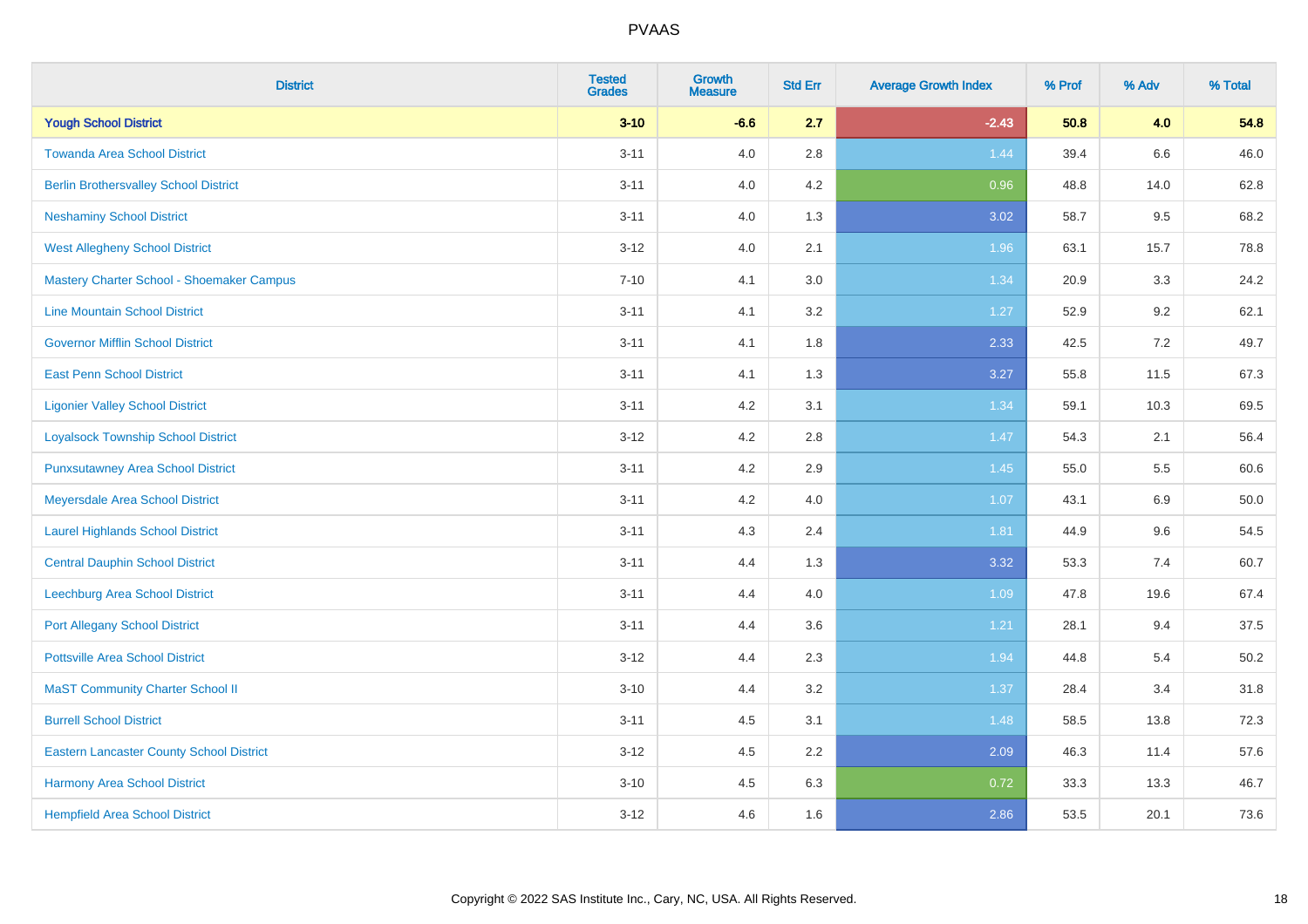| <b>District</b>                             | <b>Tested</b><br><b>Grades</b> | <b>Growth</b><br><b>Measure</b> | <b>Std Err</b> | <b>Average Growth Index</b> | % Prof | % Adv   | % Total |
|---------------------------------------------|--------------------------------|---------------------------------|----------------|-----------------------------|--------|---------|---------|
| <b>Yough School District</b>                | $3 - 10$                       | $-6.6$                          | 2.7            | $-2.43$                     | 50.8   | 4.0     | 54.8    |
| Pennsylvania Leadership Charter School      | $3 - 11$                       | 4.6                             | 2.2            | 2.13                        | 55.4   | 11.2    | 66.7    |
| <b>Warrior Run School District</b>          | $3 - 11$                       | 4.6                             | 3.0            | 1.51                        | 40.9   | 8.1     | 49.0    |
| New Brighton Area School District           | $3 - 11$                       | 4.6                             | 3.1            | 1.47                        | 60.9   | 5.8     | 66.7    |
| <b>KIPP Dubois Charter School</b>           | $9 - 10$                       | 4.7                             | 3.3            | 1.40                        | 31.0   | 1.4     | 32.4    |
| <b>Blackhawk School District</b>            | $3 - 11$                       | 4.7                             | 2.3            | 2.01                        | 55.8   | 8.8     | 64.6    |
| <b>Halifax Area School District</b>         | $3 - 11$                       | 4.7                             | 3.9            | 1.22                        | 61.5   | 9.6     | 71.2    |
| <b>Beaver Area School District</b>          | $3 - 10$                       | 4.7                             | 2.4            | 1.94                        | 57.4   | 16.8    | 74.2    |
| Urban Pathways 6-12 Charter School          | $6 - 11$                       | 4.8                             | 6.4            | 0.75                        | 28.6   | $0.0\,$ | 28.6    |
| <b>Kennett Consolidated School District</b> | $3 - 11$                       | 4.8                             | 1.8            | 2.61                        | 52.5   | 10.7    | 63.2    |
| Morrisville Borough School District         | $3 - 11$                       | 4.8                             | 4.3            | 1.10                        | 30.2   | 2.3     | 32.6    |
| <b>Central Valley School District</b>       | $3 - 10$                       | 4.8                             | 2.4            | 1.98                        | 56.9   | $9.0\,$ | 65.9    |
| <b>Sharon City School District</b>          | $3 - 11$                       | 4.9                             | 2.6            | 1.87                        | 48.2   | 5.3     | 53.4    |
| <b>Everett Area School District</b>         | $3 - 11$                       | 5.0                             | 3.4            | 1.47                        | 60.5   | 1.3     | 61.8    |
| <b>West Shore School District</b>           | $3-12$                         | $5.0\,$                         | 1.4            | 3.59                        | 54.2   | 9.4     | 63.6    |
| <b>Peters Township School District</b>      | $3 - 11$                       | 5.0                             | 1.8            | 2.76                        | 59.8   | 26.1    | 85.9    |
| <b>Hampton Township School District</b>     | $3 - 11$                       | 5.1                             | 2.2            | 2.35                        | 54.0   | 28.2    | 82.2    |
| <b>Grove City Area School District</b>      | $3-12$                         | 5.1                             | 2.4            | 2.09                        | 36.4   | 16.5    | 52.8    |
| <b>Warwick School District</b>              | $3 - 11$                       | 5.2                             | 1.9            | 2.76                        | 46.4   | 17.0    | 63.3    |
| <b>Hanover Public School District</b>       | $3 - 11$                       | 5.2                             | 2.8            | 1.83                        | 52.2   | 14.4    | 66.7    |
| <b>Parkland School District</b>             | $3 - 11$                       | 5.3                             | 1.2            | 4.30                        | 58.0   | 22.3    | 80.4    |
| <b>Allentown City School District</b>       | $3 - 12$                       | 5.3                             | 1.4            | 3.88                        | 25.3   | 2.7     | 28.0    |
| <b>New Foundations Charter School</b>       | $3 - 11$                       | 5.4                             | 2.2            | 2.41                        | 47.2   | 2.5     | 49.8    |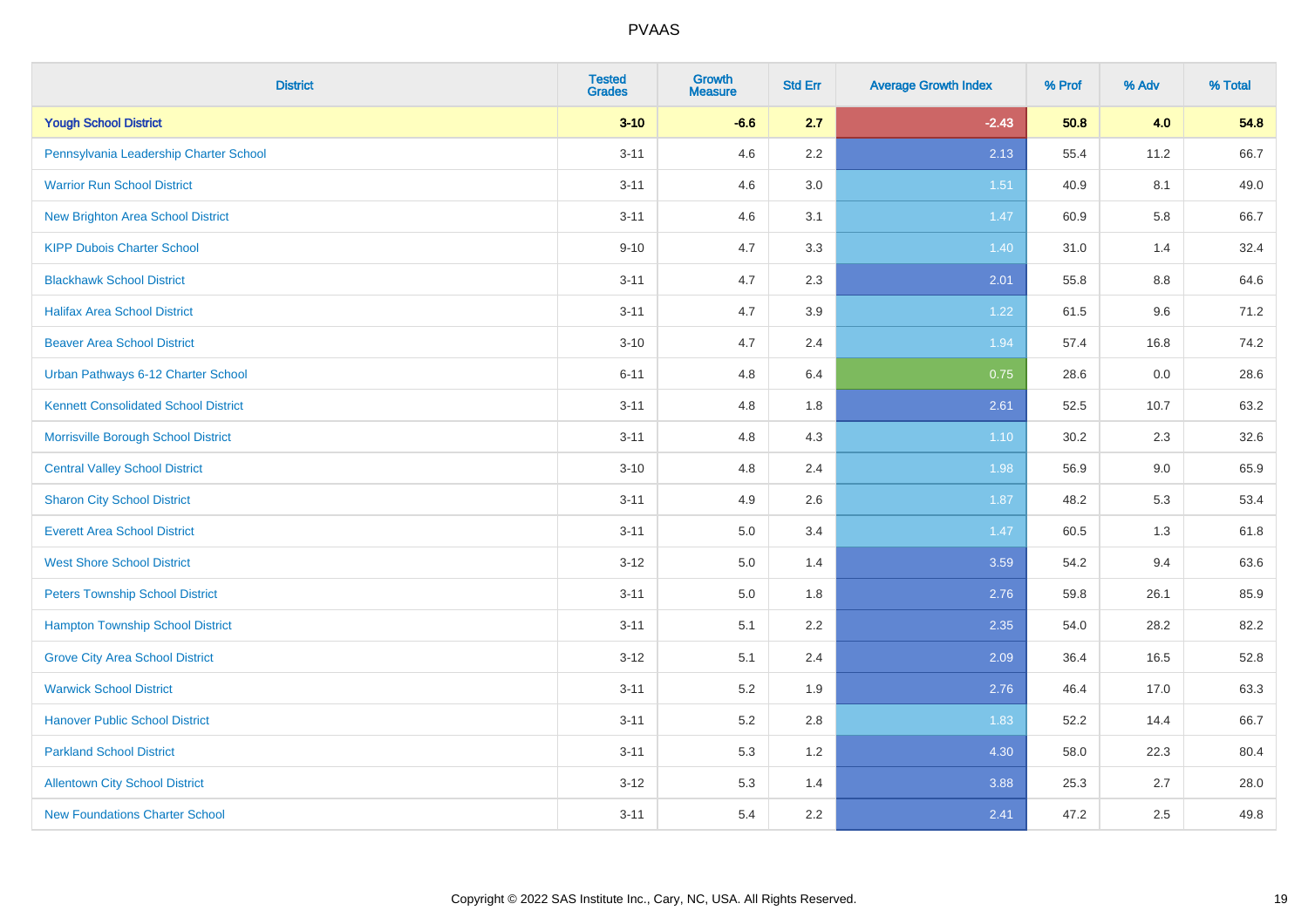| <b>District</b>                                  | <b>Tested</b><br><b>Grades</b> | <b>Growth</b><br><b>Measure</b> | <b>Std Err</b> | <b>Average Growth Index</b> | % Prof | % Adv | % Total |
|--------------------------------------------------|--------------------------------|---------------------------------|----------------|-----------------------------|--------|-------|---------|
| <b>Yough School District</b>                     | $3 - 10$                       | $-6.6$                          | 2.7            | $-2.43$                     | 50.8   | 4.0   | 54.8    |
| <b>Keystone Oaks School District</b>             | $3 - 11$                       | 5.5                             | 2.6            | 2.07                        | 53.2   | 12.1  | 65.4    |
| <b>Stroudsburg Area School District</b>          | $3 - 11$                       | $5.5\,$                         | 1.9            | 2.88                        | 48.1   | 4.2   | 52.3    |
| <b>Lehigh Career &amp; Technical Institute</b>   | $10 - 12$                      | 5.6                             | 5.6            | 0.99                        | 78.3   | 0.0   | 78.3    |
| Palmyra Area School District                     | $3 - 11$                       | 5.6                             | 1.9            | 2.96                        | 56.4   | 15.6  | 72.0    |
| <b>Western Wayne School District</b>             | $3 - 11$                       | 5.6                             | 2.9            | 1.93                        | 41.3   | 17.4  | 58.7    |
| <b>Spring Grove Area School District</b>         | $3 - 11$                       | 5.6                             | 2.1            | 2.68                        | 55.1   | 15.0  | 70.1    |
| <b>Ephrata Area School District</b>              | $3 - 11$                       | 5.6                             | 1.8            | 3.12                        | 54.7   | 9.5   | 64.2    |
| Mastery Charter School - Pickett Campus          | $6 - 10$                       | 5.6                             | 5.7            | 1.00                        | 27.8   | 0.0   | 27.8    |
| <b>Bethel Park School District</b>               | $3 - 11$                       | $5.6\,$                         | 1.8            | 3.18                        | 65.3   | 18.6  | 83.9    |
| <b>Mars Area School District</b>                 | $3 - 10$                       | 5.7                             | 2.1            | 2.75                        | 57.9   | 18.2  | 76.1    |
| <b>Bentworth School District</b>                 | $3 - 11$                       | 5.7                             | 3.2            | 1.75                        | 44.2   | 19.5  | 63.6    |
| <b>Penncrest School District</b>                 | $3 - 11$                       | 5.7                             | 2.2            | 2.57                        | 47.2   | 7.1   | 54.3    |
| Daniel Boone Area School District                | $3 - 12$                       | 5.7                             | 2.0            | 2.88                        | 51.0   | 11.5  | 62.6    |
| <b>Tidioute Community Charter School</b>         | $3 - 11$                       | 5.7                             | 5.1            | 1.11                        | 34.4   | 21.9  | 56.2    |
| 21st Century Cyber Charter School                | $6 - 12$                       | 5.7                             | 2.3            | 2.50                        | 56.7   | 8.3   | 65.0    |
| Capital Area School for the Arts Charter School  | $9 - 11$                       | 5.8                             | 4.1            | 1.39                        | 59.3   | 18.6  | 78.0    |
| Community Academy Of Philadelphia Charter School | $3 - 11$                       | 5.8                             | 2.7            | 2.12                        | 26.7   | 0.9   | 27.6    |
| <b>Agora Cyber Charter School</b>                | $3 - 11$                       | 5.8                             | 2.6            | 2.28                        | 42.8   | 6.6   | 49.4    |
| <b>Collegium Charter School</b>                  | $3 - 10$                       | 5.9                             | 2.5            | 2.33                        | 38.1   | 7.9   | 46.0    |
| Mechanicsburg Area School District               | $3 - 11$                       | 5.9                             | 1.8            | 3.29                        | 57.2   | 13.7  | 70.9    |
| Northeastern York School District                | $3 - 11$                       | 5.9                             | 2.0            | 3.03                        | 51.1   | 16.6  | 67.6    |
| <b>Uniontown Area School District</b>            | $3 - 11$                       | 6.0                             | 3.2            | 1.87                        | 62.4   | 5.9   | 68.2    |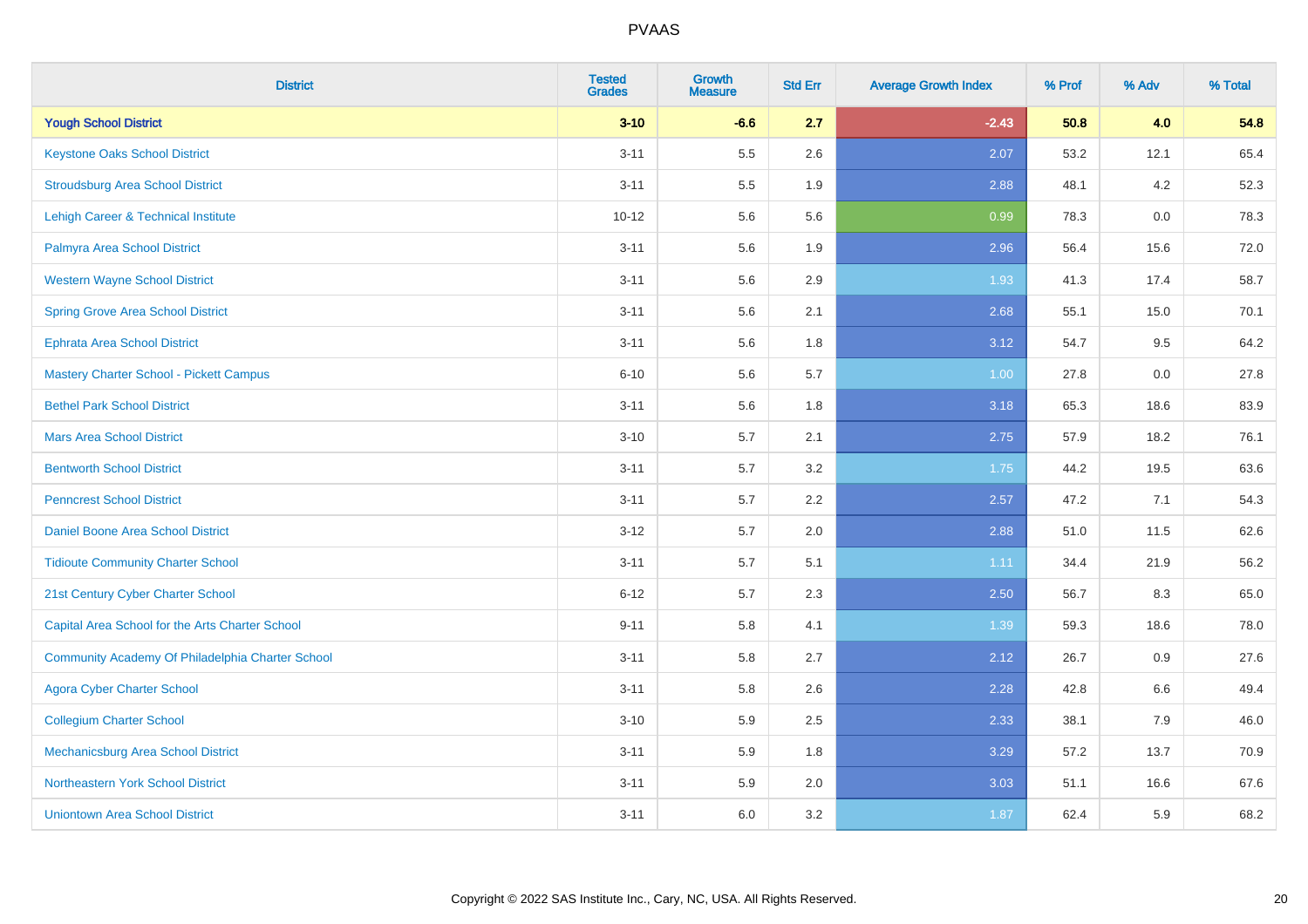| <b>District</b>                               | <b>Tested</b><br><b>Grades</b> | <b>Growth</b><br><b>Measure</b> | <b>Std Err</b> | <b>Average Growth Index</b> | % Prof | % Adv   | % Total |
|-----------------------------------------------|--------------------------------|---------------------------------|----------------|-----------------------------|--------|---------|---------|
| <b>Yough School District</b>                  | $3 - 10$                       | $-6.6$                          | 2.7            | $-2.43$                     | 50.8   | 4.0     | 54.8    |
| Hollidaysburg Area School District            | $3 - 11$                       | 6.0                             | 2.1            | 2.88                        | 57.1   | 12.3    | 69.4    |
| <b>Wilson Area School District</b>            | $3 - 11$                       | 6.0                             | 2.6            | 2.30                        | 48.7   | 8.5     | 57.2    |
| <b>Spring-Ford Area School District</b>       | $3 - 11$                       | $6.0\,$                         | 1.3            | 4.46                        | 60.8   | 16.5    | 77.4    |
| <b>Dover Area School District</b>             | $3 - 12$                       | 6.0                             | 2.1            | 2.94                        | 52.2   | 6.0     | 58.2    |
| <b>Connellsville Area School District</b>     | $3 - 11$                       | 6.1                             | 2.0            | 3.05                        | 45.4   | 7.8     | 53.2    |
| <b>Whitehall-Coplay School District</b>       | $3 - 11$                       | 6.1                             | 1.8            | 3.45                        | 49.3   | 7.4     | 56.6    |
| <b>Millersburg Area School District</b>       | $3 - 11$                       | 6.2                             | 3.8            | 1.63                        | 51.8   | 7.4     | 59.3    |
| <b>Northgate School District</b>              | $3 - 11$                       | 6.3                             | 3.6            | 1.73                        | 53.3   | 16.7    | 70.0    |
| <b>Salisbury Township School District</b>     | $3 - 11$                       | 6.3                             | 3.6            | 1.77                        | 46.2   | 6.6     | 52.8    |
| <b>Belle Vernon Area School District</b>      | $3 - 11$                       | 6.5                             | 2.6            | 2.44                        | 55.6   | 11.1    | 66.7    |
| <b>Steel Valley School District</b>           | $3 - 11$                       | 6.5                             | 3.4            | 1.89                        | 50.7   | 5.6     | 56.3    |
| <b>Wattsburg Area School District</b>         | $3 - 11$                       | 6.5                             | 2.7            | 2.43                        | 42.7   | 7.6     | 50.3    |
| <b>Sto-Rox School District</b>                | $3 - 10$                       | 6.6                             | 3.7            | 1.80                        | 13.4   | $0.0\,$ | 13.4    |
| <b>Franklin Area School District</b>          | $3 - 11$                       | 6.6                             | 2.8            | 2.34                        | 48.2   | 4.5     | 52.7    |
| <b>Richland School District</b>               | $3 - 11$                       | 6.7                             | 2.9            | 2.33                        | 62.2   | 19.2    | 81.4    |
| Pocono Mountain School District               | $3 - 12$                       | 6.8                             | 1.5            | 4.62                        | 45.8   | 5.0     | 50.7    |
| <b>Upper Darby School District</b>            | $3 - 12$                       | 6.9                             | 1.5            | 4.62                        | 45.0   | 6.7     | 51.7    |
| <b>Brookville Area School District</b>        | $3 - 11$                       | 6.9                             | 3.0            | 2.30                        | 55.2   | 15.6    | 70.8    |
| <b>Shanksville-Stonycreek School District</b> | $3 - 10$                       | 7.0                             | 5.9            | 1.20                        | 64.7   | 17.6    | 82.4    |
| <b>Esperanza Cyber Charter School</b>         | $3 - 11$                       | 7.1                             | 6.1            | 1.16                        | 9.1    | 0.0     | 9.1     |
| <b>Centennial School District</b>             | $3 - 10$                       | 7.1                             | 1.7            | 4.29                        | 50.1   | 8.7     | 58.9    |
| <b>Carlynton School District</b>              | $3 - 11$                       | 7.3                             | 3.3            | 2.22                        | 41.0   | 10.5    | 51.6    |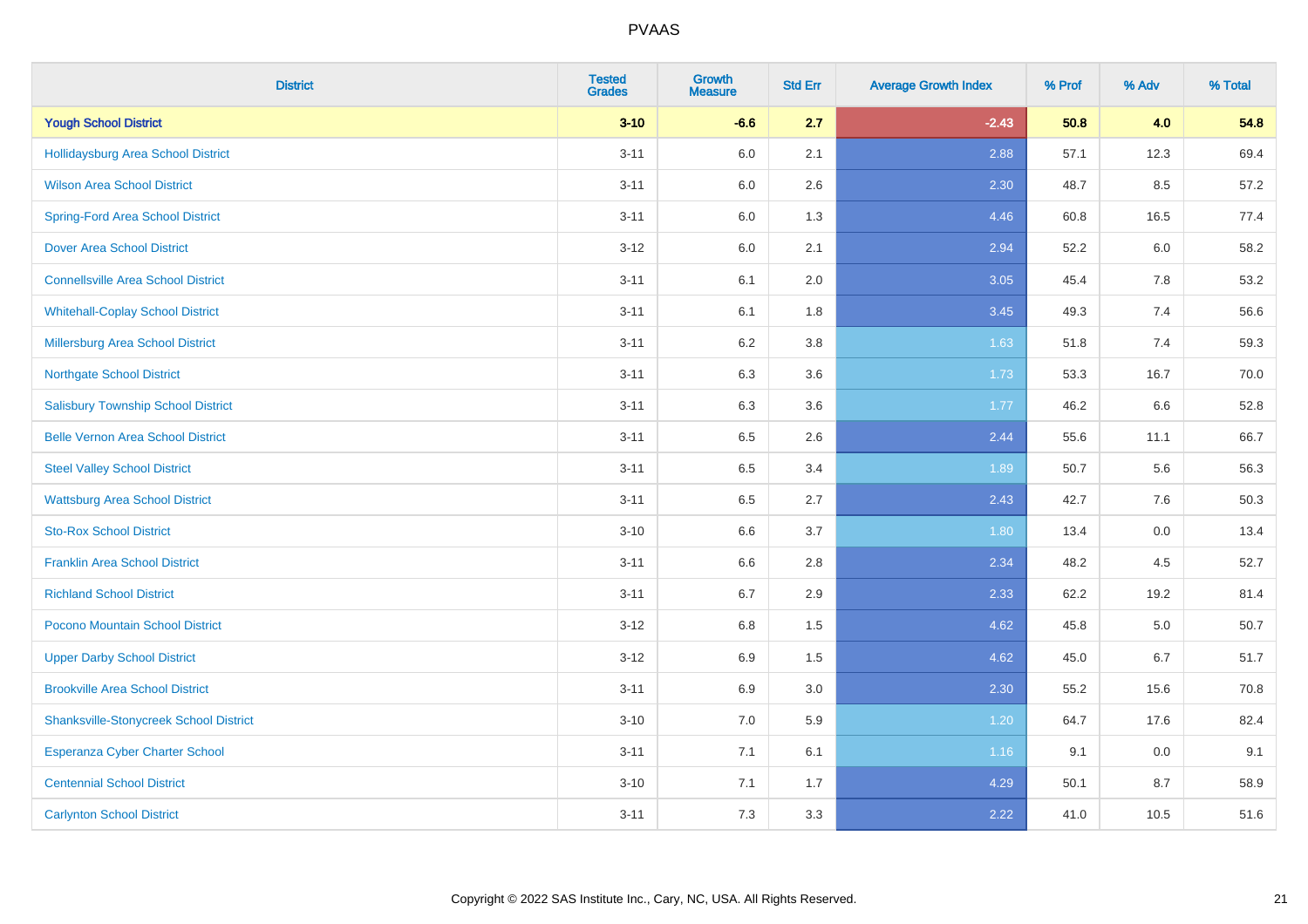| <b>District</b>                                        | <b>Tested</b><br><b>Grades</b> | Growth<br><b>Measure</b> | <b>Std Err</b> | <b>Average Growth Index</b> | % Prof | % Adv | % Total |
|--------------------------------------------------------|--------------------------------|--------------------------|----------------|-----------------------------|--------|-------|---------|
| <b>Yough School District</b>                           | $3 - 10$                       | $-6.6$                   | 2.7            | $-2.43$                     | 50.8   | 4.0   | 54.8    |
| Lehigh Valley Charter High School For The Arts         | $9 - 10$                       | 7.3                      | 2.6            | 2.82                        | 62.3   | 18.2  | 80.5    |
| <b>Carbondale Area School District</b>                 | $3 - 10$                       | 7.4                      | 3.3            | 2.25                        | 56.6   | 2.6   | 59.2    |
| Wilmington Area School District                        | $3 - 11$                       | 7.5                      | 3.0            | 2.48                        | 55.1   | 5.1   | 60.2    |
| Philadelphia City School District                      | $3 - 12$                       | 7.5                      | 0.6            | 12.64                       | 38.4   | 7.0   | 45.4    |
| New Hope-Solebury School District                      | $3 - 11$                       | 7.5                      | 2.9            | 2.57                        | 68.2   | 22.7  | 90.9    |
| <b>Coudersport Area School District</b>                | $3 - 11$                       | 7.7                      | 3.7            | 2.06                        | 55.7   | 8.2   | 63.9    |
| Saint Marys Area School District                       | $3 - 11$                       | 7.8                      | 2.6            | 3.04                        | 57.0   | 8.2   | 65.2    |
| Allegheny-Clarion Valley School District               | $3 - 10$                       | 7.8                      | 4.7            | 1.65                        | 53.3   | 3.3   | 56.7    |
| <b>Wayne Highlands School District</b>                 | $3 - 11$                       | 7.8                      | 2.4            | 3.23                        | 52.3   | 13.1  | 65.4    |
| <b>Haverford Township School District</b>              | $3 - 11$                       | 8.0                      | 1.5            | 5.27                        | 53.0   | 25.5  | 78.6    |
| <b>Blacklick Valley School District</b>                | $3 - 11$                       | 8.0                      | 4.3            | 1.85                        | 34.1   | 0.0   | 34.1    |
| <b>Reach Cyber Charter School</b>                      | $3 - 11$                       | 8.1                      | 4.7            | 1.72                        | 42.4   | 4.6   | 47.0    |
| <b>Bethlehem-Center School District</b>                | $3 - 10$                       | 8.1                      | 3.3            | 2.46                        | 35.1   | 1.4   | 36.5    |
| <b>Moon Area School District</b>                       | $3 - 11$                       | 8.2                      | 1.9            | 4.25                        | 58.7   | 18.5  | 77.2    |
| <b>Monessen City School District</b>                   | $3 - 10$                       | 8.3                      | 4.5            | 1.85                        | 42.9   | 2.9   | 45.7    |
| <b>Selinsgrove Area School District</b>                | $3 - 12$                       | 8.3                      | 2.3            | 3.54                        | 56.8   | 10.0  | 66.8    |
| Renaissance Academy Charter School                     | $3 - 11$                       | 8.3                      | 3.3            | 2.54                        | 45.6   | 22.8  | 68.4    |
| <b>William Penn School District</b>                    | $3 - 12$                       | 8.3                      | 2.1            | 3.99                        | 35.6   | 3.0   | 38.7    |
| <b>Cornwall-Lebanon School District</b>                | $3 - 11$                       | 8.3                      | 1.6            | 5.08                        | 47.2   | 8.4   | 55.6    |
| <b>Chester Charter Scholars Academy Charter School</b> | $3 - 12$                       | 8.4                      | 4.1            | 2.03                        | 23.4   | 0.0   | 23.4    |
| <b>Oswayo Valley School District</b>                   | $3 - 12$                       | 8.5                      | 5.0            | 1.68                        | 50.0   | 16.7  | 66.7    |
| <b>Allegheny Valley School District</b>                | $3 - 11$                       | 8.5                      | 3.9            | 2.17                        | 53.1   | 12.2  | 65.3    |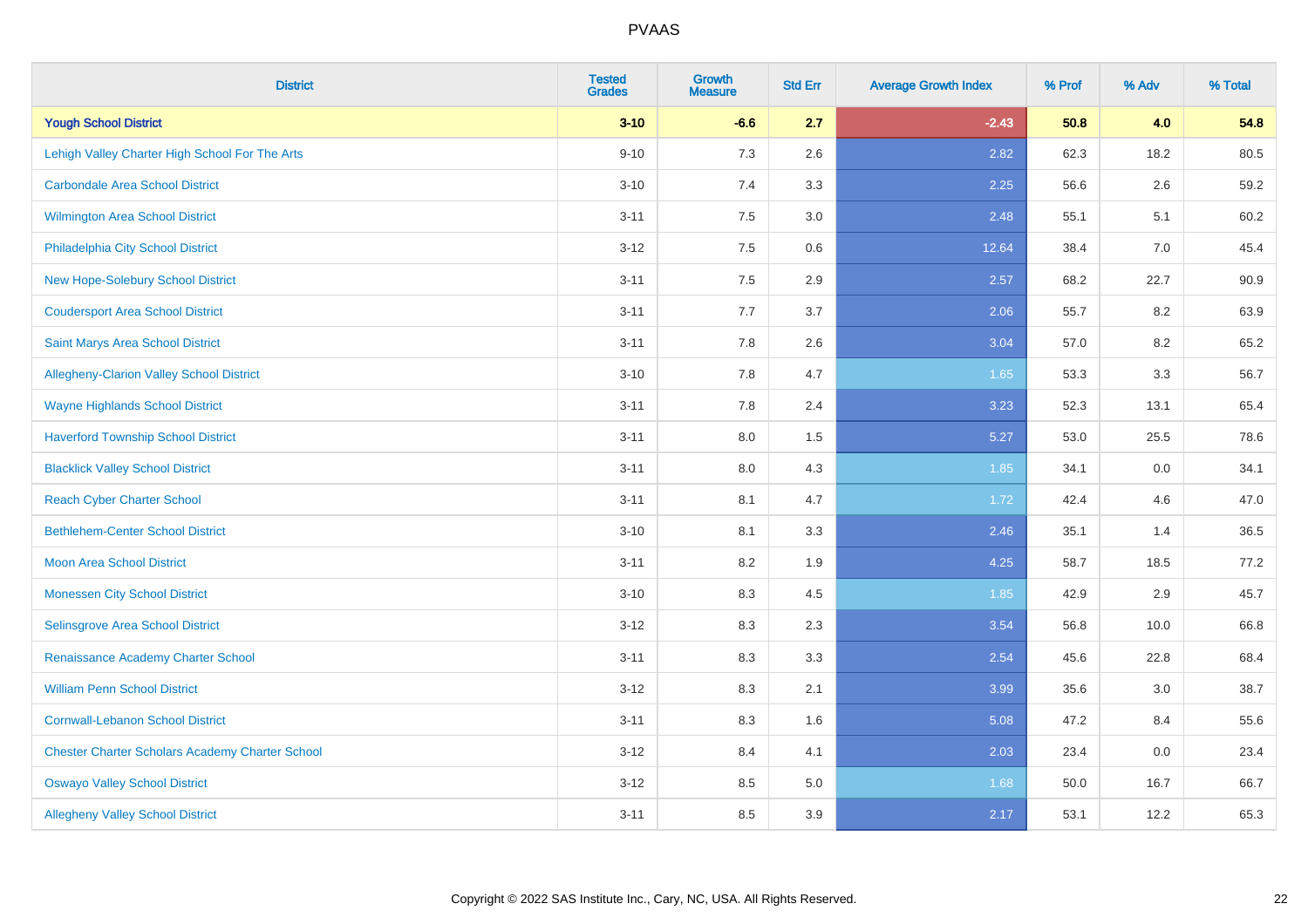| <b>District</b>                                    | <b>Tested</b><br><b>Grades</b> | <b>Growth</b><br><b>Measure</b> | <b>Std Err</b> | <b>Average Growth Index</b> | % Prof | % Adv | % Total |
|----------------------------------------------------|--------------------------------|---------------------------------|----------------|-----------------------------|--------|-------|---------|
| <b>Yough School District</b>                       | $3 - 10$                       | $-6.6$                          | 2.7            | $-2.43$                     | 50.8   | 4.0   | 54.8    |
| <b>Eastern Lebanon County School District</b>      | $3 - 11$                       | 8.6                             | 2.2            | 3.84                        | 48.8   | 11.4  | 60.3    |
| <b>Conestoga Valley School District</b>            | $3 - 11$                       | 8.7                             | 1.8            | 4.69                        | 60.3   | 13.5  | 73.8    |
| <b>Wyalusing Area School District</b>              | $3 - 12$                       | $8.8\,$                         | 3.3            | 2.68                        | 54.6   | 11.7  | 66.2    |
| <b>Wilson School District</b>                      | $3 - 12$                       | 8.8                             | 1.5            | 5.96                        | 52.6   | 14.6  | 67.2    |
| <b>Council Rock School District</b>                | $3 - 11$                       | 8.9                             | 1.2            | 7.65                        | 62.8   | 16.6  | 79.4    |
| <b>Hamburg Area School District</b>                | $3 - 11$                       | 8.9                             | 2.5            | 3.63                        | 43.5   | 8.2   | 51.7    |
| <b>Mckeesport Area School District</b>             | $3 - 12$                       | 9.0                             | 2.4            | 3.72                        | 31.0   | 4.5   | 35.5    |
| <b>Avon Grove Charter School</b>                   | $3 - 11$                       | 9.0                             | 2.9            | 3.13                        | 58.8   | 16.7  | 75.5    |
| <b>York Academy Regional Charter School</b>        | $3 - 11$                       | 9.0                             | 5.0            | 1.79                        | 55.2   | 0.0   | 55.2    |
| Ambridge Area School District                      | $3 - 12$                       | 9.1                             | 2.6            | 3.46                        | 50.4   | 10.7  | 61.1    |
| <b>Mifflin County School District</b>              | $3 - 11$                       | 9.1                             | 1.7            | 5.49                        | 47.1   | 6.7   | 53.8    |
| Octorara Area School District                      | $3 - 11$                       | 9.1                             | 2.4            | 3.82                        | 52.1   | 8.5   | 60.6    |
| <b>North Penn School District</b>                  | $3 - 11$                       | 9.1                             | 1.1            | 8.36                        | 55.8   | 17.0  | 72.8    |
| <b>Commonwealth Charter Academy Charter School</b> | $3 - 10$                       | 9.1                             | 1.9            | 4.90                        | 47.2   | 9.1   | 56.3    |
| <b>Cranberry Area School District</b>              | $3 - 12$                       | 9.2                             | 3.0            | 3.04                        | 47.5   | 10.2  | 57.6    |
| Pen Argyl Area School District                     | $3 - 12$                       | 9.2                             | 2.7            | 3.46                        | 50.0   | 12.6  | 62.6    |
| Pennsylvania Distance Learning Charter School      | $3 - 12$                       | 9.3                             | 4.2            | 2.22                        | 42.2   | 3.1   | 45.3    |
| <b>Bethlehem Area School District</b>              | $3 - 11$                       | 9.3                             | 1.1            | 8.15                        | 44.7   | 12.0  | 56.7    |
| <b>Tech Freire Charter School</b>                  | $9 - 11$                       | 9.3                             | 2.9            | 3.26                        | 18.0   | 1.1   | 19.1    |
| <b>Shippensburg Area School District</b>           | $3 - 11$                       | 9.3                             | 1.9            | 4.84                        | 53.1   | 10.2  | 63.3    |
| Multicultural Academy Charter School               | $9 - 11$                       | 9.5                             | 3.5            | 2.69                        | 22.0   | 0.0   | 22.0    |
| <b>Hazleton Area School District</b>               | $3 - 11$                       | 9.6                             | 1.4            | 6.77                        | 45.0   | 7.8   | 52.9    |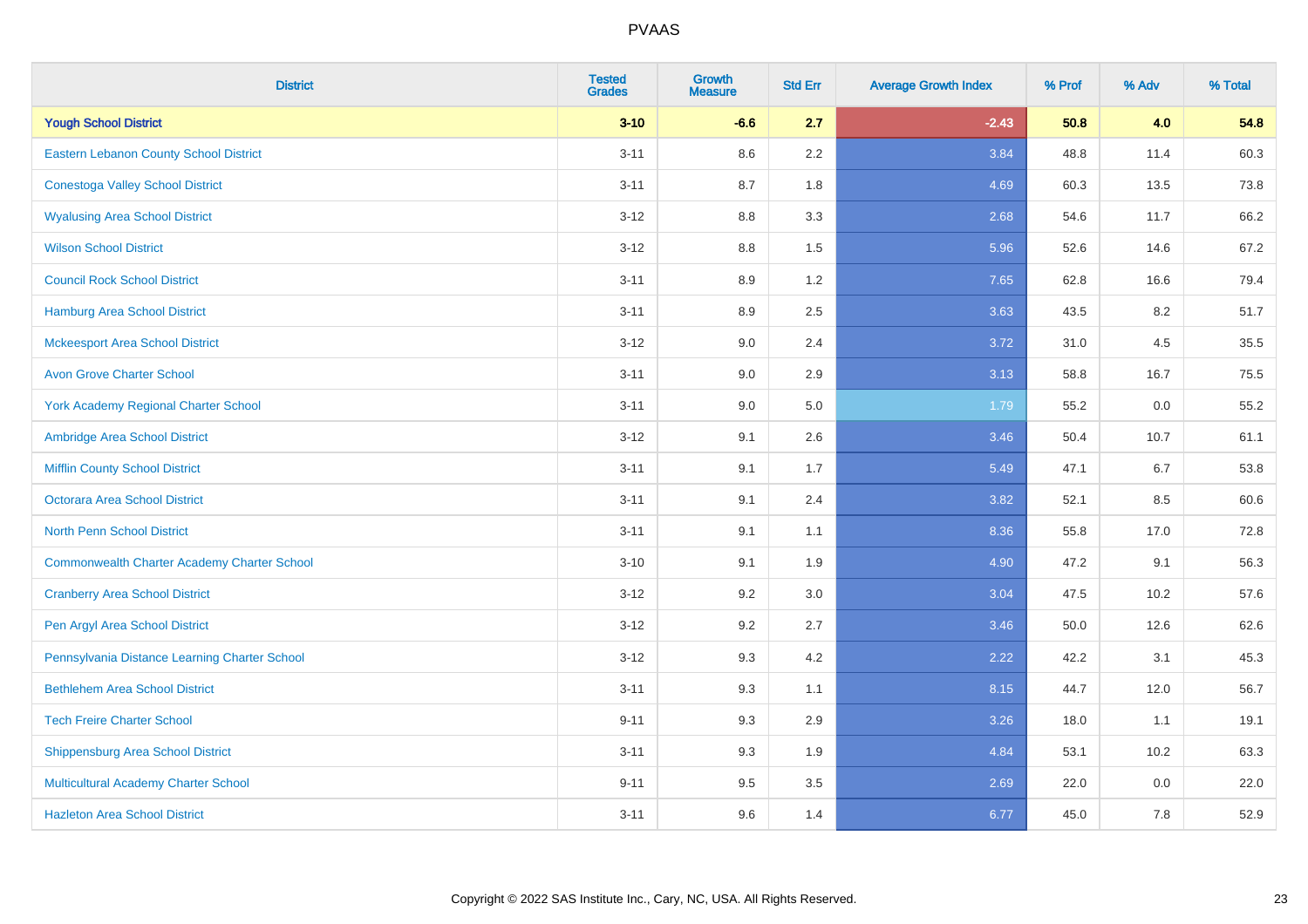| <b>District</b>                               | <b>Tested</b><br><b>Grades</b> | <b>Growth</b><br><b>Measure</b> | <b>Std Err</b> | <b>Average Growth Index</b> | % Prof | % Adv | % Total |
|-----------------------------------------------|--------------------------------|---------------------------------|----------------|-----------------------------|--------|-------|---------|
| <b>Yough School District</b>                  | $3 - 10$                       | $-6.6$                          | 2.7            | $-2.43$                     | 50.8   | 4.0   | 54.8    |
| <b>Eastern York School District</b>           | $3 - 11$                       | 9.6                             | 2.6            | 3.71                        | 56.3   | 12.6  | 68.9    |
| <b>Freeport Area School District</b>          | $3 - 10$                       | 9.7                             | 2.5            | 3.91                        | 57.5   | 17.8  | 75.3    |
| <b>Homer-Center School District</b>           | $3 - 11$                       | 9.7                             | 3.6            | 2.70                        | 45.1   | 17.2  | 62.3    |
| <b>Shenandoah Valley School District</b>      | $3 - 11$                       | 9.7                             | 3.9            | 2.49                        | 28.3   | 5.0   | 33.3    |
| Fox Chapel Area School District               | $3 - 11$                       | 9.8                             | 1.8            | 5.36                        | 56.6   | 28.6  | 85.2    |
| Northern Cambria School District              | $3 - 11$                       | 10.0                            | 3.3            | 3.04                        | 47.4   | 5.1   | 52.6    |
| <b>Avon Grove School District</b>             | $3 - 10$                       | 10.0                            | 1.6            | 6.26                        | 56.3   | 18.6  | 74.9    |
| <b>Ridley School District</b>                 | $3 - 12$                       | 10.0                            | 1.6            | 6.10                        | 45.6   | 8.2   | 53.8    |
| <b>Reading School District</b>                | $3 - 11$                       | 10.1                            | 1.4            | 7.25                        | 24.7   | 2.4   | 27.2    |
| <b>York Suburban School District</b>          | $3 - 11$                       | 10.1                            | 2.1            | 4.91                        | 53.5   | 27.8  | 81.3    |
| Dr Robert Ketterer Charter School Inc         | $6 - 12$                       | 10.1                            | 5.0            | 2.04                        | 14.9   | 0.4   | 15.3    |
| <b>Clarion Area School District</b>           | $3 - 11$                       | 10.3                            | 4.1            | 2.51                        | 45.4   | 14.6  | 60.0    |
| <b>Midd-West School District</b>              | $3 - 11$                       | 10.3                            | 2.7            | 3.80                        | 58.0   | 13.4  | 71.4    |
| <b>Cocalico School District</b>               | $3 - 11$                       | 10.6                            | 2.0            | 5.18                        | 50.8   | 14.1  | 64.8    |
| <b>Montgomery Area School District</b>        | $3 - 11$                       | 10.7                            | 3.6            | 2.96                        | 48.7   | 12.4  | 61.1    |
| Lake-Lehman School District                   | $3 - 11$                       | 10.8                            | 2.7            | 3.93                        | 55.3   | 7.9   | 63.2    |
| <b>Montoursville Area School District</b>     | $3 - 12$                       | 10.8                            | 2.5            | 4.24                        | 44.6   | 20.1  | 64.8    |
| <b>Garnet Valley School District</b>          | $3 - 10$                       | 10.9                            | 1.7            | 6.53                        | 67.1   | 19.0  | 86.1    |
| <b>Sayre Area School District</b>             | $3 - 11$                       | 11.2                            | 3.5            | 3.20                        | 52.2   | 7.5   | 59.7    |
| <b>Greater Nanticoke Area School District</b> | $3-12$                         | 11.2                            | 2.8            | 4.01                        | 38.0   | 12.4  | 50.4    |
| <b>Littlestown Area School District</b>       | $3 - 11$                       | 11.4                            | 2.5            | 4.62                        | 55.2   | 10.4  | 65.6    |
| Mastery Charter School - Hardy Williams       | $3 - 11$                       | 11.4                            | 3.4            | 3.33                        | 44.3   | 5.7   | 50.0    |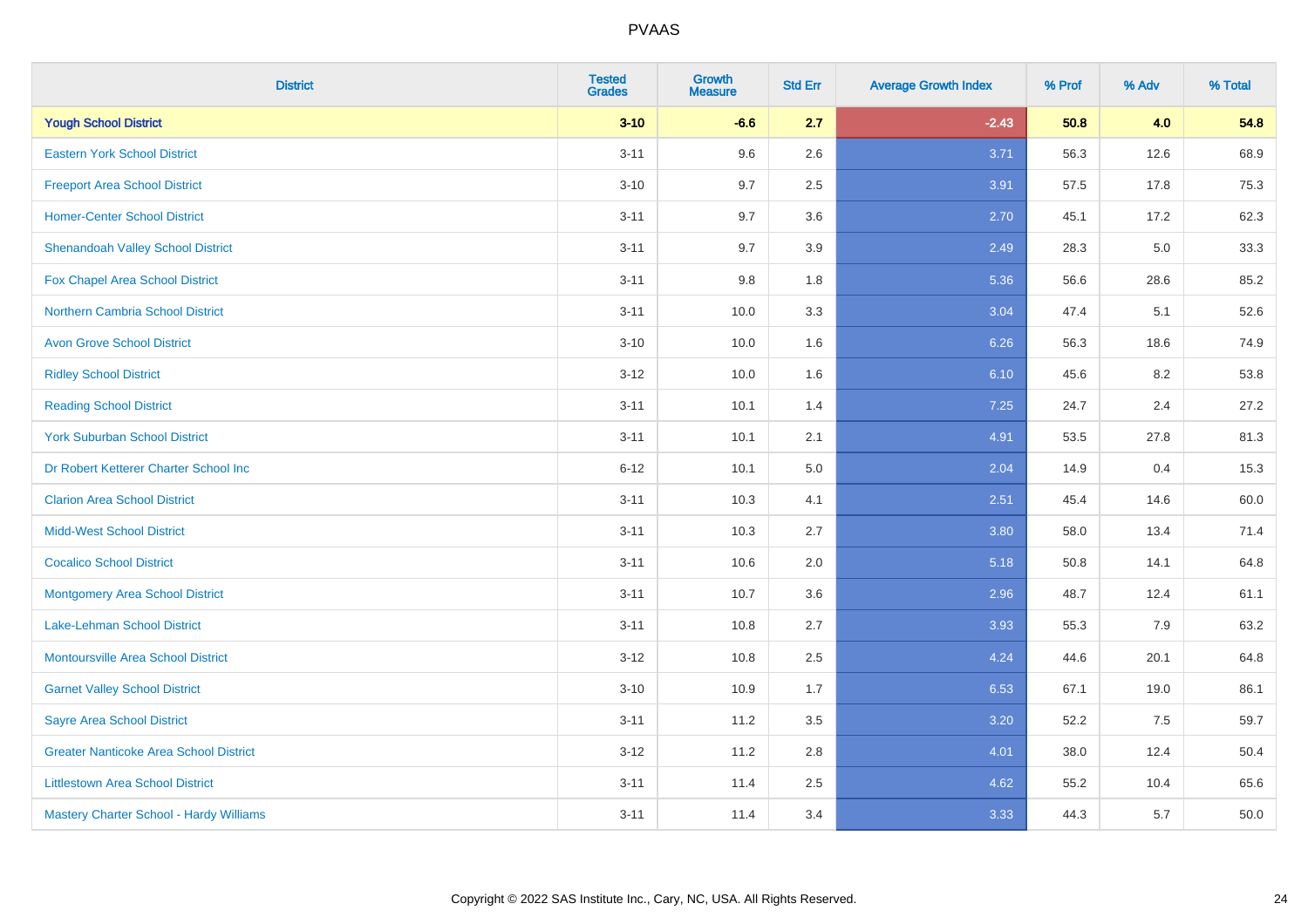| <b>District</b>                          | <b>Tested</b><br><b>Grades</b> | <b>Growth</b><br><b>Measure</b> | <b>Std Err</b> | <b>Average Growth Index</b> | % Prof | % Adv | % Total |
|------------------------------------------|--------------------------------|---------------------------------|----------------|-----------------------------|--------|-------|---------|
| <b>Yough School District</b>             | $3 - 10$                       | $-6.6$                          | 2.7            | $-2.43$                     | 50.8   | 4.0   | 54.8    |
| <b>Pine-Richland School District</b>     | $3 - 11$                       | 11.5                            | 1.8            | 6.31                        | 60.6   | 24.4  | 85.0    |
| Pennsylvania Cyber Charter School        | $3 - 11$                       | 11.6                            | 1.5            | 7.54                        | 46.3   | 5.0   | 51.3    |
| <b>Pennsbury School District</b>         | $3 - 11$                       | 11.7                            | 1.5            | 7.90                        | 60.1   | 21.3  | 81.3    |
| <b>Fort Leboeuf School District</b>      | $3 - 11$                       | 11.7                            | 2.5            | 4.73                        | 48.5   | 21.1  | 69.6    |
| Pennsylvania Virtual Charter School      | $3 - 11$                       | 11.8                            | 3.5            | 3.37                        | 56.5   | 11.1  | 67.6    |
| Downingtown Area School District         | $3 - 11$                       | 12.1                            | 1.1            | 10.67                       | 60.0   | 23.5  | 83.6    |
| <b>Fleetwood Area School District</b>    | $3 - 10$                       | 12.2                            | 2.2            | 5.68                        | 53.5   | 11.6  | 65.2    |
| <b>Central York School District</b>      | $3 - 12$                       | 12.3                            | 1.7            | 7.20                        | 55.5   | 11.5  | 67.0    |
| <b>Souderton Area School District</b>    | $3 - 11$                       | 12.4                            | 1.5            | 8.28                        | 61.7   | 15.2  | 76.9    |
| <b>School Lane Charter School</b>        | $3 - 11$                       | 12.4                            | 3.6            | 3.43                        | 59.1   | 9.8   | 68.9    |
| <b>Jenkintown School District</b>        | $3 - 11$                       | 12.5                            | 4.4            | 2.84                        | 54.6   | 29.6  | 84.1    |
| <b>Wissahickon School District</b>       | $3 - 10$                       | 12.5                            | 1.8            | 6.85                        | 58.3   | 22.4  | 80.7    |
| <b>West Perry School District</b>        | $3 - 11$                       | 12.5                            | 2.5            | 4.99                        | 56.6   | 8.4   | 65.0    |
| <b>Delaware Valley School District</b>   | $3 - 11$                       | 12.6                            | 1.8            | 6.93                        | 55.2   | 16.2  | 71.4    |
| <b>West Chester Area School District</b> | $3 - 11$                       | 12.6                            | 1.2            | 10.38                       | 66.8   | 20.2  | 87.0    |
| <b>Derry Township School District</b>    | $3 - 10$                       | 12.8                            | 2.0            | 6.39                        | 54.8   | 25.8  | 80.6    |
| <b>Iroquois School District</b>          | $3 - 11$                       | 13.1                            | 3.0            | 4.35                        | 48.2   | 7.8   | 56.0    |
| <b>Derry Area School District</b>        | $3 - 11$                       | 13.2                            | 2.8            | 4.69                        | 60.0   | 12.5  | 72.5    |
| People For People Charter School         | $3 - 12$                       | 13.3                            | 5.5            | 2.43                        | 13.5   | 0.0   | 13.5    |
| <b>Penn-Trafford School District</b>     | $3 - 11$                       | 13.4                            | 1.7            | 7.87                        | 62.3   | 21.9  | 84.2    |
| <b>Abington Heights School District</b>  | $3 - 11$                       | 13.5                            | 2.2            | 6.27                        | 58.3   | 16.2  | 74.5    |
| <b>Jamestown Area School District</b>    | $3 - 11$                       | 13.5                            | 4.2            | 3.19                        | 64.4   | 13.3  | 77.8    |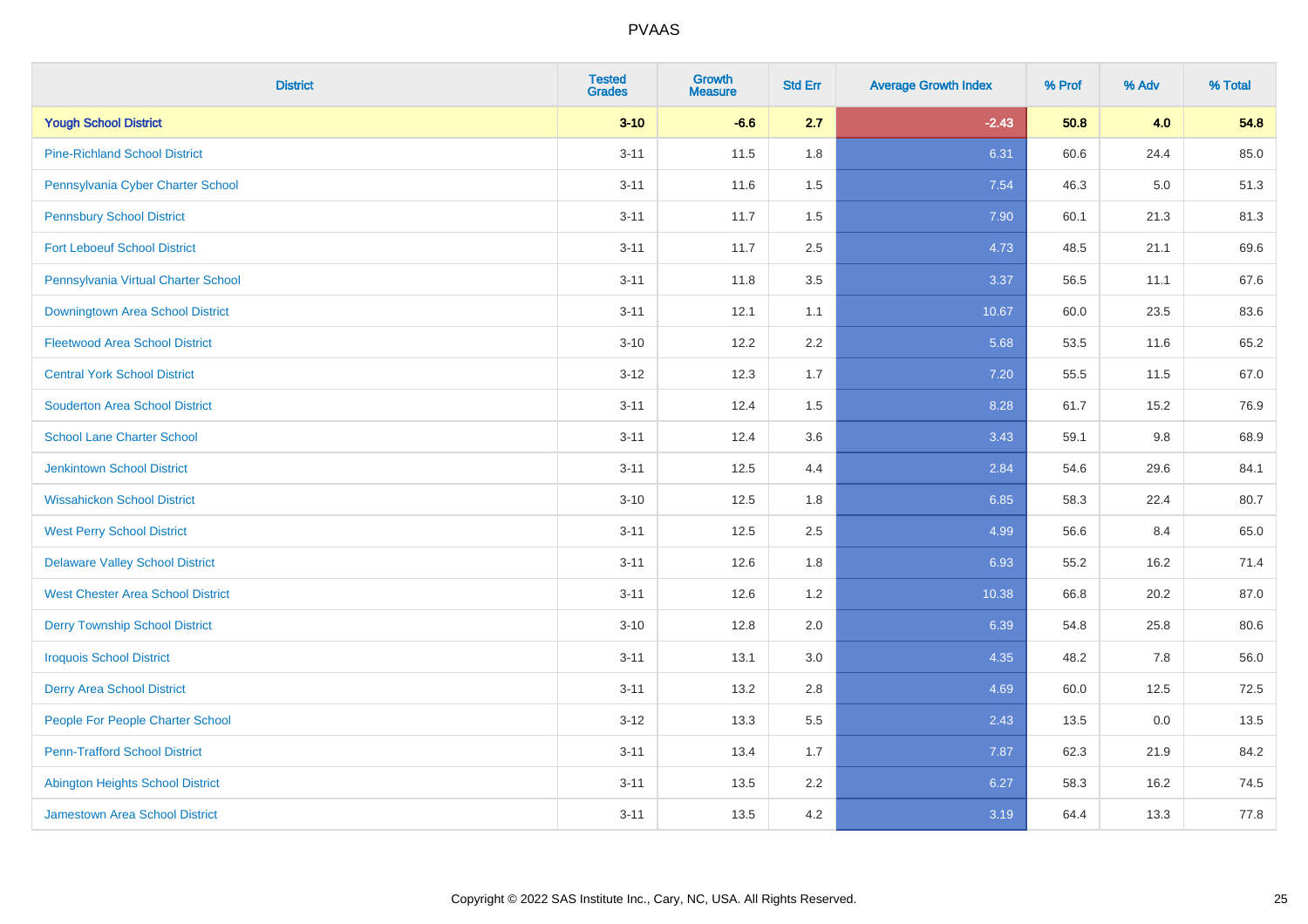| <b>District</b>                               | <b>Tested</b><br><b>Grades</b> | <b>Growth</b><br><b>Measure</b> | <b>Std Err</b> | <b>Average Growth Index</b> | % Prof | % Adv   | % Total |
|-----------------------------------------------|--------------------------------|---------------------------------|----------------|-----------------------------|--------|---------|---------|
| <b>Yough School District</b>                  | $3 - 10$                       | $-6.6$                          | 2.7            | $-2.43$                     | 50.8   | 4.0     | 54.8    |
| <b>Dallastown Area School District</b>        | $3 - 11$                       | 13.5                            | 1.5            | 8.84                        | 56.0   | 17.9    | 73.8    |
| <b>City CHS</b>                               | $10 - 11$                      | 13.6                            | 2.7            | 5.12                        | 45.8   | 3.0     | 48.8    |
| <b>Springfield School District</b>            | $3 - 11$                       | 13.8                            | 1.7            | 7.99                        | 60.9   | 21.5    | 82.4    |
| Penns Valley Area School District             | $3 - 12$                       | 14.0                            | 2.9            | 4.80                        | 41.9   | 23.1    | 65.0    |
| <b>Colonial School District</b>               | $3 - 11$                       | 14.0                            | 1.7            | 8.21                        | 60.2   | 19.6    | 79.8    |
| Lincoln Leadership Academy Charter School     | $3 - 12$                       | 14.2                            | 6.4            | 2.22                        | 23.5   | $0.0\,$ | 23.5    |
| <b>Southern York County School District</b>   | $3 - 11$                       | 14.2                            | 2.1            | 6.91                        | 55.1   | 18.1    | 73.1    |
| <b>Saucon Valley School District</b>          | $3 - 11$                       | 14.7                            | 2.5            | 5.98                        | 48.7   | 20.2    | 69.0    |
| <b>Great Valley School District</b>           | $3 - 11$                       | 15.0                            | 1.9            | 7.98                        | 50.0   | 35.0    | 85.0    |
| <b>Upper Merion Area School District</b>      | $3 - 11$                       | 15.3                            | 2.0            | 7.62                        | 59.3   | 19.3    | 78.6    |
| <b>Upper Dublin School District</b>           | $3 - 12$                       | 15.4                            | 1.8            | 8.53                        | 60.8   | 24.8    | 85.6    |
| Northern York County School District          | $3 - 11$                       | 15.6                            | 2.0            | 7.98                        | 57.4   | 11.5    | 68.8    |
| <b>Greenwood School District</b>              | $3 - 11$                       | 15.9                            | 3.9            | 4.11                        | 50.0   | 25.0    | 75.0    |
| <b>Belmont Charter School</b>                 | $3 - 10$                       | 16.0                            | 6.5            | 2.45                        | 64.3   | 0.0     | 64.3    |
| Northern Bedford County School District       | $3 - 11$                       | 16.5                            | 3.6            | 4.58                        | 51.7   | 20.0    | 71.7    |
| <b>Deer Lakes School District</b>             | $3 - 11$                       | 17.0                            | 2.7            | 6.32                        | 61.5   | 16.4    | 77.9    |
| <b>Unionville-Chadds Ford School District</b> | $3 - 11$                       | 17.1                            | 3.1            | 5.51                        | 68.1   | 13.2    | 81.3    |
| <b>North Allegheny School District</b>        | $3 - 11$                       | 17.4                            | 1.3            | 13.52                       | 59.5   | 28.1    | 87.6    |
| <b>Norwin School District</b>                 | $3 - 11$                       | 18.0                            | 1.7            | 10.37                       | 58.5   | 27.0    | 85.4    |
| <b>Valley View School District</b>            | $3 - 11$                       | 18.1                            | 2.4            | 7.42                        | 53.7   | 14.7    | 68.4    |
| <b>Cumberland Valley School District</b>      | $3 - 12$                       | 18.5                            | 1.3            | 14.64                       | 60.7   | 23.4    | 84.1    |
| <b>Upper Saint Clair School District</b>      | $3 - 11$                       | 18.5                            | 1.7            | 10.65                       | 61.8   | 30.1    | 91.9    |